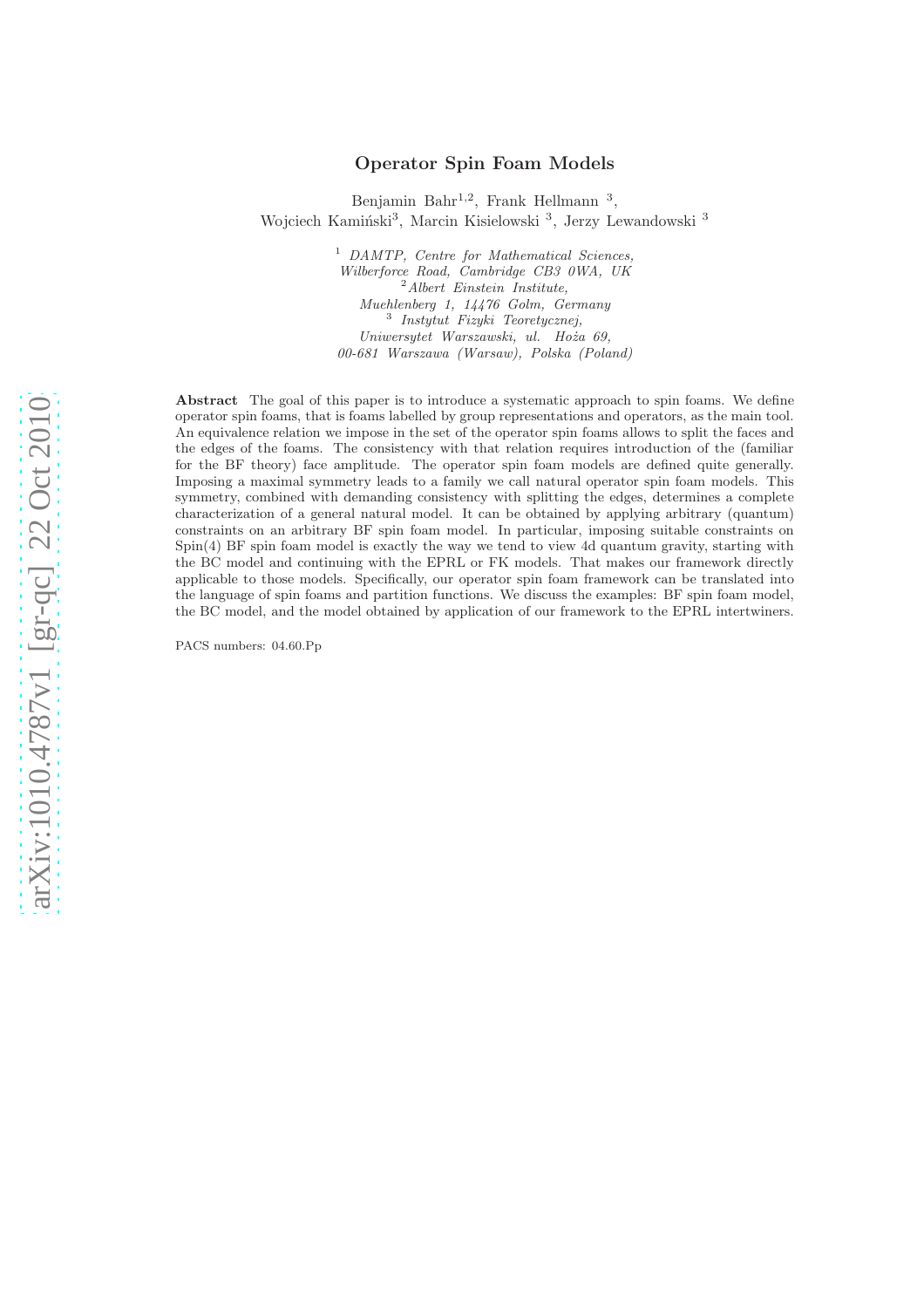### I. INTRODUCTION

The successful application of the 3d BF spin-foam theory to 3d quantum gravity (see [\[1,](#page-17-0) [2\]](#page-17-1) and references therein) produced and still produces activity in the 4d spin-foam approaches to the 4d quantum gravity[\[1\]](#page-17-0)-[\[14\]](#page-18-0). After the decade of the Barrett Crane model [\[3\]](#page-17-2), a breakthrough has come with the new models: the Engle-Pereira-Rovelli-Livine model [\[4,](#page-17-3) [5](#page-17-4)] and the Freidel-Krasnov model [\[6\]](#page-17-5). For the first time, the existence of a relation between the 4d spin-foam theory on the one hand, and the kinematics of the  $3+1$  loop quantum gravity  $[15-19]$  has become plausible. The theory accommodates all the states of LQG labelled by graphs embedded in an underlying 3-manifold [\[7](#page-17-6)] although seems not to be sensitive on linking and knotting [\[8](#page-17-7)].

The spin networks and spin foams featuring in the spin foam models may be thought of as just combinatorial tools used to extract numbers. However, they also admit their own structure that deserves understanding. The spin networks emerge in loop quantum gravity as invariant elements of the tensor products of representations. Consistently, the spin foams arise as cobordisms between the spin networks, and hence should be described in terms of operators mapping the invariants into invariants.

The goal of this paper is introducing a systematic approach to spin foams. We introduce operator spin foams, that is foams labelled by group representations and operators, as the main tool. An equivalence relation we define in the set of the operator spin foams allows to split the faces and the edges of the foams. The consistency with that relation requires introduction of the (familiar for the BF theory) face amplitude. The operator spin foam models are defined quite generally. Imposing a maximal symmetry leads to a family we call natural operator spin foam models. This symmetry, combined with demanding consistency with splitting the edges, determines a complete characterization of a general natural model. It can be obtained by applying arbitrary (quantum) constraints on an arbitrary BF spin foam model. Remarkably, imposing suitable constraints on Spin(4) BF spin foam model is exactly the way we tend to view 4d quantum gravity, starting with the BC model and continuing with the EPRL or FK models. That makes our framework directly applicable to those models. Specifically, our operator spin foam framework can be translated into the language of spin foams and partition functions. Then, it offers a definition of the partition function for the EPRL model as well. The result is that of [\[9](#page-18-3)], rather than the one defined in the original EPRL paper [\[4\]](#page-17-3). The choice of the EPRL intertwiners and the vertex amplitude is the same in both approaches. The ambiguity is in glueing the vertices. Of course we do not mean to insist that the proposal of [\[9\]](#page-18-3) that also follows from the current paper is better than the original EPRL one. We just find a set of natural properties that lead to the former proposal, and the bottom line is, that the latter proposal is necessarily inconsistent with one of the conditions we spell out.

## II. OPERATOR SPIN FOAM

### <span id="page-1-1"></span>A. Definition

Let  $\kappa$  be a locally linear, oriented 2-complex with boundary  $\partial \kappa$  [\[1](#page-17-0), [7](#page-17-6)] and let G be a compact Lie group. Denote by  $\kappa^{(0)}$  the set of vertices (the 0-cells), by  $\kappa^{(1)}$  the set of edges (1-cells) and by  $\kappa^{(2)}$ the set of faces (2-cells) of the complex  $\kappa$ . For simplicity of the presentation, we will be assuming throughout this paper that every face of  $\kappa$  is topologically a disc.<sup>[1](#page-1-0)</sup> Every edge  $e \in \kappa^{(1)}$  is contained in at least one face. If  $e$  is contained in exactly one face, we call it boundary edge. Otherwise  $e$  is an internal edge. If a vertex  $v \in \kappa^{(0)}$  is contained in a boundary edge, we call it boundary vertex. Otherwise v is internal. We will be denoting the set of internal edges/vertices by  $int \kappa^{(1)} / int \kappa^{(0)}$ .

The 1-complex set by the boundary edges and boundary vertices is denoted by  $\partial \kappa$  and called the boundary of  $\kappa$ .

An operator-spin-foam we define in this paper is a triple  $(\kappa, \rho, P)$ , where  $\rho$  and P are colorings by representations and, respectively, operators defined below. The first one,  $\rho$  is familiar from spin-foam theories, namely

<span id="page-1-0"></span><sup>&</sup>lt;sup>1</sup> That is no point of a face is glued to another point of a same face; below we introduce an equivalence relation which allows to split/glue faces and edges. It will be obvious how to use those moves to relax this assumption.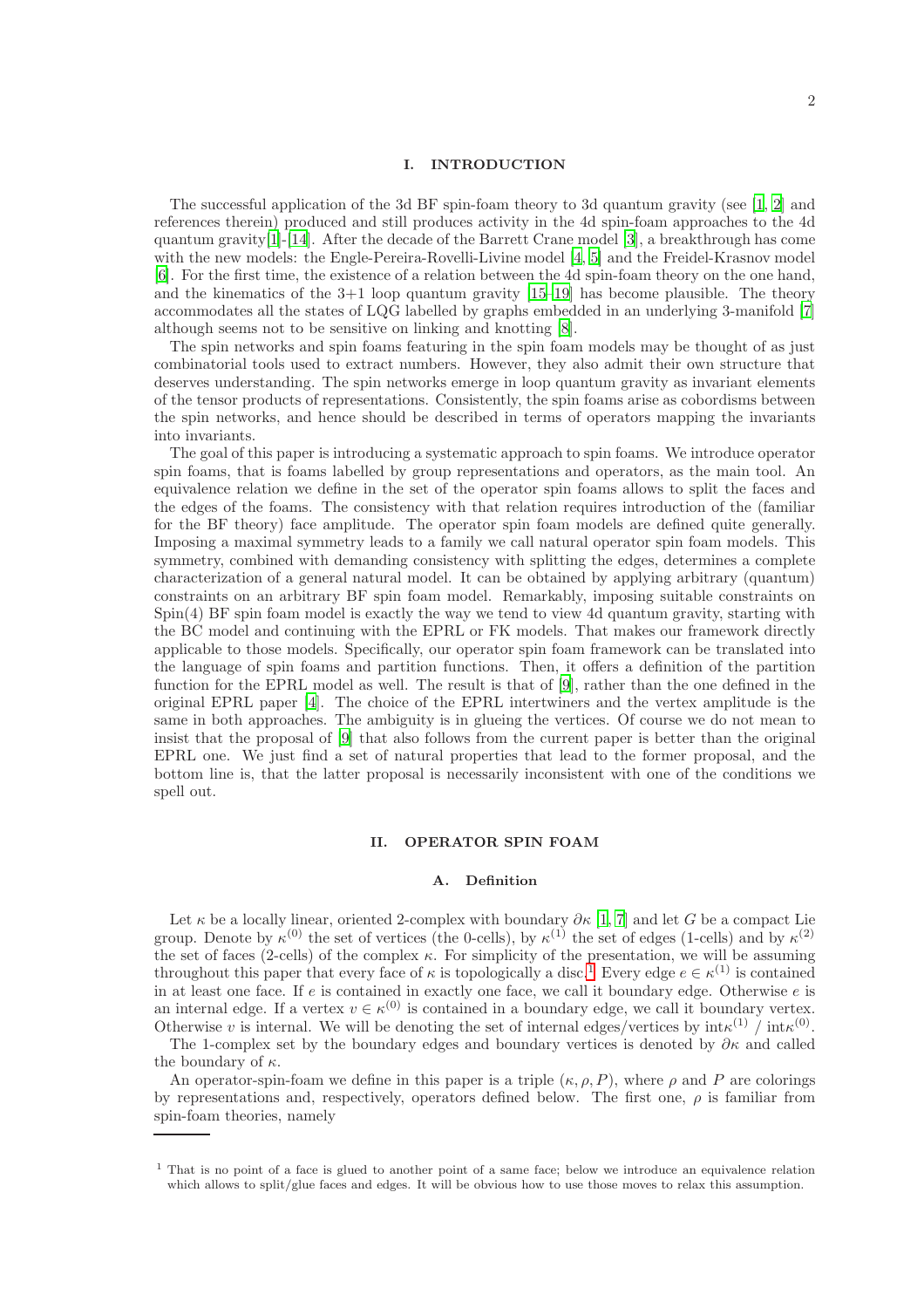•  $\rho$  is a coloring of the faces with irreducible representations of G (fig. [1a\)](#page-2-0),

$$
\rho: \kappa^{(2)} \to \text{Irr}(G),\tag{2.1}
$$

$$
f \quad \mapsto \rho_f. \tag{2.2}
$$

The coloring  $\rho$  can be used to assign Hilbert spaces to the faces and the edges of  $\kappa$ . To every face f, there is assigned a Hilbert space  $\mathcal{H}_f$ 

$$
f \mapsto \mathcal{H}_f \tag{2.3}
$$

on which the representation  $\rho_f$  acts. To every edge e there is assigned a Hilbert space  $H_e$  defined by the Hilbert spaces of the faces containing  $e$ ,

<span id="page-2-2"></span>
$$
\mathcal{H}_e = \bigotimes_{f \text{ incoming to } e} \mathcal{H}_f^* \otimes \bigotimes_{f' \text{ outgoing from } e} \mathcal{H}_{f'} \tag{2.4}
$$

where, a face is called incoming to (outgoing from) an edge  $e$  if its orientation agrees with (is opposite to) that of e, and by  $\mathcal{H}_f^*$  we denote the algebraic dual. Given a representation H of G (irreducible), the subspace of invariant elements is denoted by  $\text{InvH}.$ 

Having in mind those Hilbert spaces we introduce the operator labelling:

•  $P$  is a colouring of the internal edges with operators (fig. [1b\)](#page-2-1)

<span id="page-2-4"></span>
$$
int \kappa^{(1)} \ni e \longrightarrow P_e \tag{2.5}
$$

$$
P_e: \text{InvH}_e \to \text{InvH}_e. \tag{2.6}
$$

<span id="page-2-0"></span>

<span id="page-2-1"></span>FIG. 1: Operator form of Spin-Foam





FIG. 2: The edge Hilbert space  $\mathcal{H}_e$ 

### <span id="page-2-3"></span>B. Equivalence relation

In the space of operator-spin-foams we introduce an equivalence relation that reflects the equivalence relation in the space of the spin networks. These relations allow to subdivide edges and faces and also change their orientation. In the four following paragraphs we describe that equivalence relation of operator-spin-foams in detail.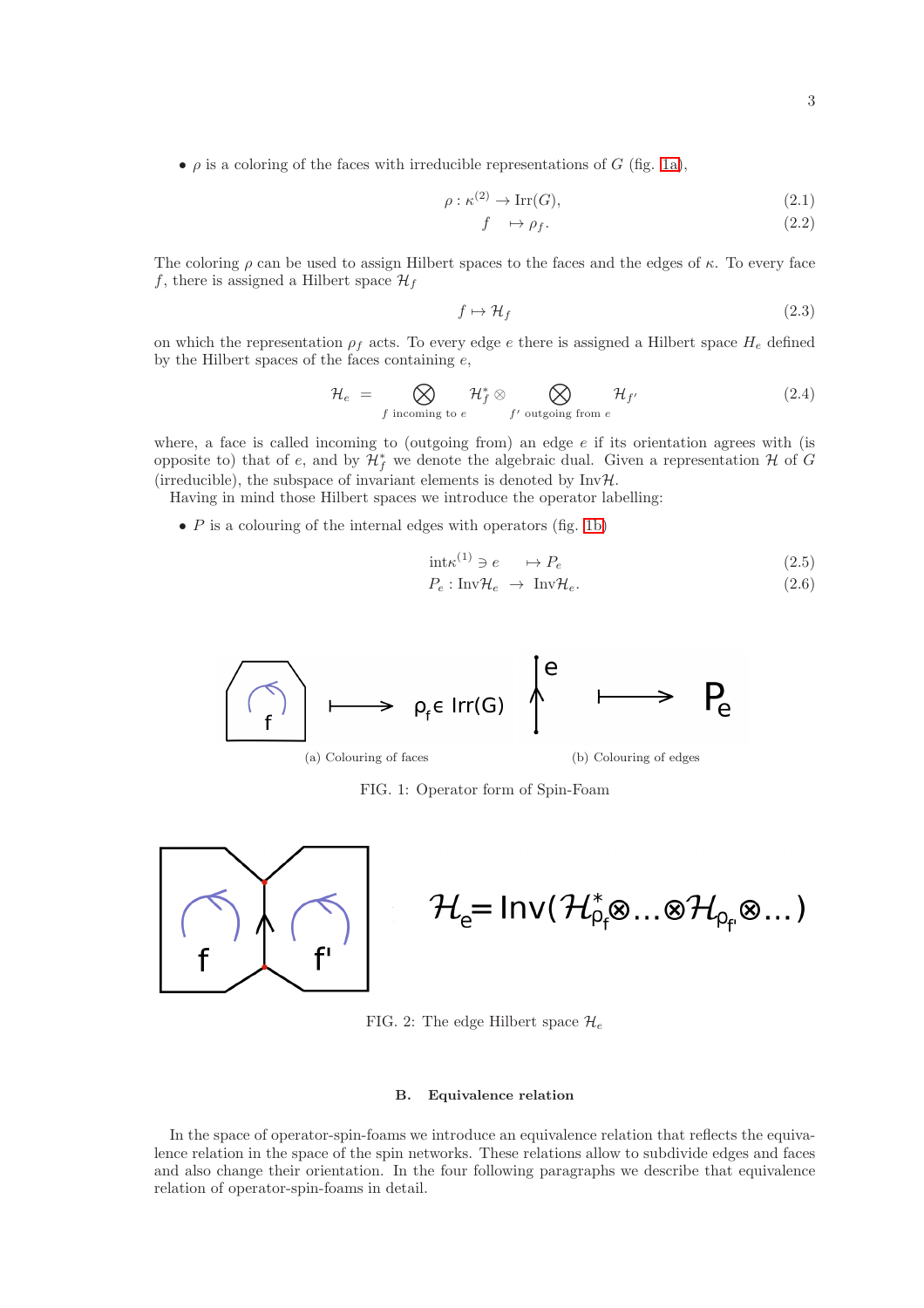#### <span id="page-3-0"></span>*1. Edge reorientation*



FIG. 3: Invariance under the face subdivision

Given an operator-spin-foam  $(\kappa, \rho, P)$ , let us switch the orientation of its edge  $e_1$ ,

$$
e_1' = e_1^{-1}, \tag{2.7}
$$

and leave all the other orientations unchanged. Denote the resulting 2-complex by  $\kappa'$ . To define an operator-spin-foam  $(\kappa', \rho', P')$  which is equivalent to  $(\kappa, \rho, P)$ , suppose first that the edge  $e_1$  is internal and

• leave the labelling  $\rho$ , namely

$$
\rho' = \rho. \tag{2.8}
$$

Now,  $\rho'$  determines the Hilbert space  $\mathcal{H}_{e'_1}$  to be

$$
\mathcal{H}_{e'_1} = \mathcal{H}_{e_1}^* \tag{2.9}
$$

where the algebraic dualization ∗ is applied to each factor on in the right hand side of [\(2.4\)](#page-2-2). The natural choice for  $P'_{e'_1}$  is

• for the reoriented edge  $e'_1 = e_1^{-1}$ ,

$$
P'_{e'_1} = P_{e_1}^*,\tag{2.10}
$$

• whereas for the remaining edges of  $\kappa'$  we leave

$$
P'_{e} = P_{e}. \tag{2.11}
$$

The operator spin foams  $(\kappa, \rho, P)$  and  $(\kappa', \rho, P')$  are equivalent,

$$
(\kappa, \rho, P) \equiv (\kappa', \rho, P'). \tag{2.12}
$$

The remaining case when the reoriented edge  $e_1$  is internal is yet simpler: both labellings  $\rho$  and P are defined on the faces/edges unaffected by the reorientation of  $e_1$ ; we just leave them unchanged, that is we set  $\rho' = \rho$  and  $P' = P$ .

### <span id="page-3-1"></span>*2. Face reorientation*

Given an operator-spin-foam  $(\kappa, \rho, P)$ , let us switch the orientation of its face  $f_1$  and denote the reoriented face  $f'_1$ . Denote the resulting 2-complex by  $\kappa'$ . To define an operator-spin-foam  $(\kappa', \rho', P')$  equivalent to  $(\kappa, \rho, P)$ , we modify the labelling  $\rho$  in the following way: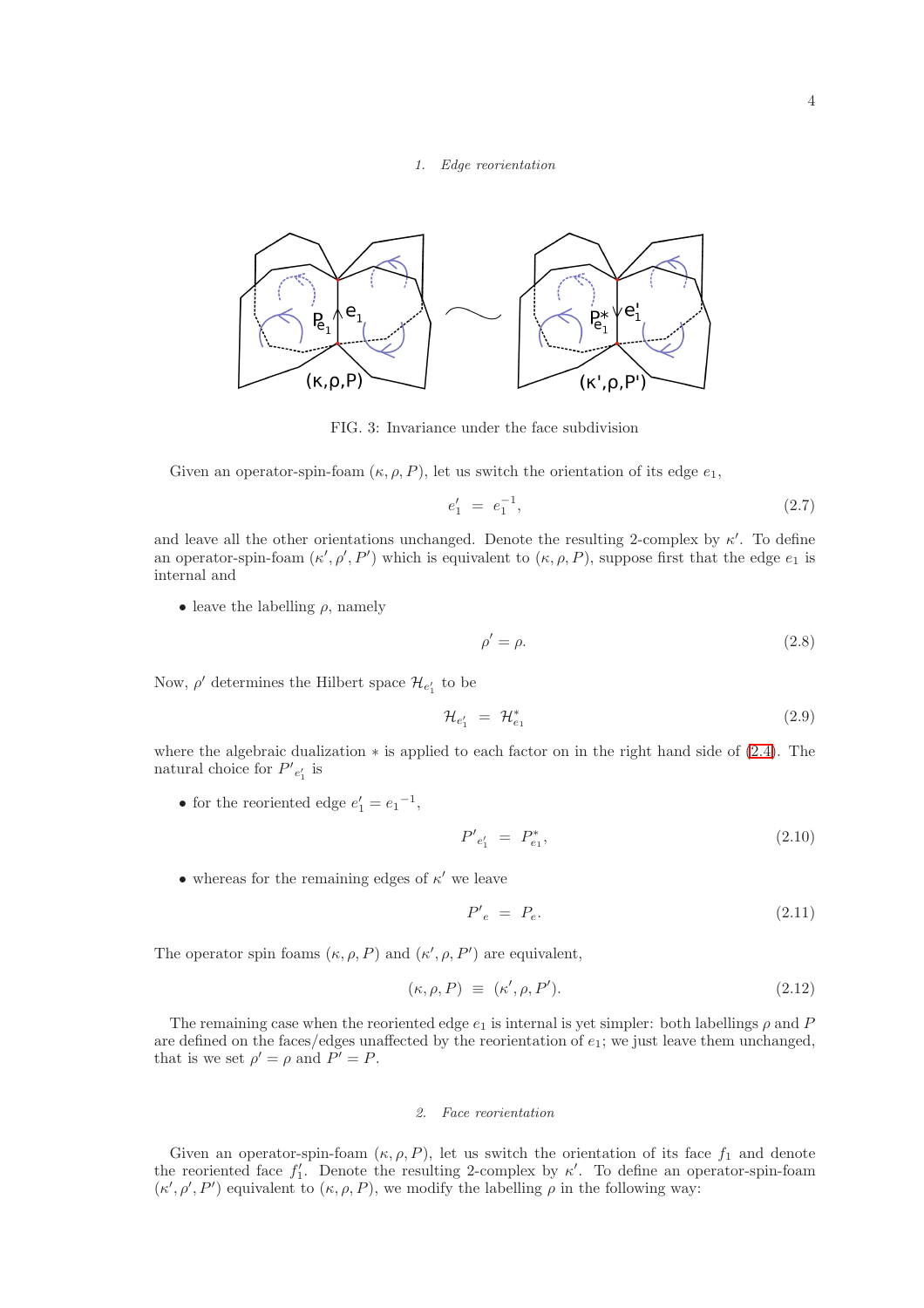

FIG. 4: Invariance under the face subdivision

 $\bullet$  for the reoriented face  $f'_1$  we take the dual representation,

$$
\rho'_{f'_1} = \rho^*_{f_1},\tag{2.13}
$$

• for the remaining faces, the labelling  $\rho'$  coincides with  $\rho$ ,

$$
\rho'_f = \rho_f, \text{ for } f \neq f'_1. \tag{2.14}
$$

At each edge e, the labelling  $\rho'$  defined the same Hilbert space  $\mathcal{H}_e$  as  $\rho$  in  $(\kappa, \rho, P)$ . Therefore, the following definition of  $P'$  is possible,

• For a labelling  $P'$  the choice is

$$
P' = P. \tag{2.15}
$$

Again, we will consider  $(\kappa', \rho', P)$  and  $(\kappa, \rho, P)$  equivalent,

$$
(\kappa, \rho, P) \equiv (\kappa', \rho, P'). \tag{2.16}
$$

<span id="page-4-0"></span>*3. Face splitting*



FIG. 5: Invariance under face subdivision

Consider an operator spin-foam  $(\kappa, \rho, P)$ . Split one of its faces,  $f_0$  say, into  $f'_1$  and  $f'_2$  such that a resulting new edge  $e'_0$  (oriented arbitrarily) contained in  $f'_1$  and in  $f'_2$  connects two vertices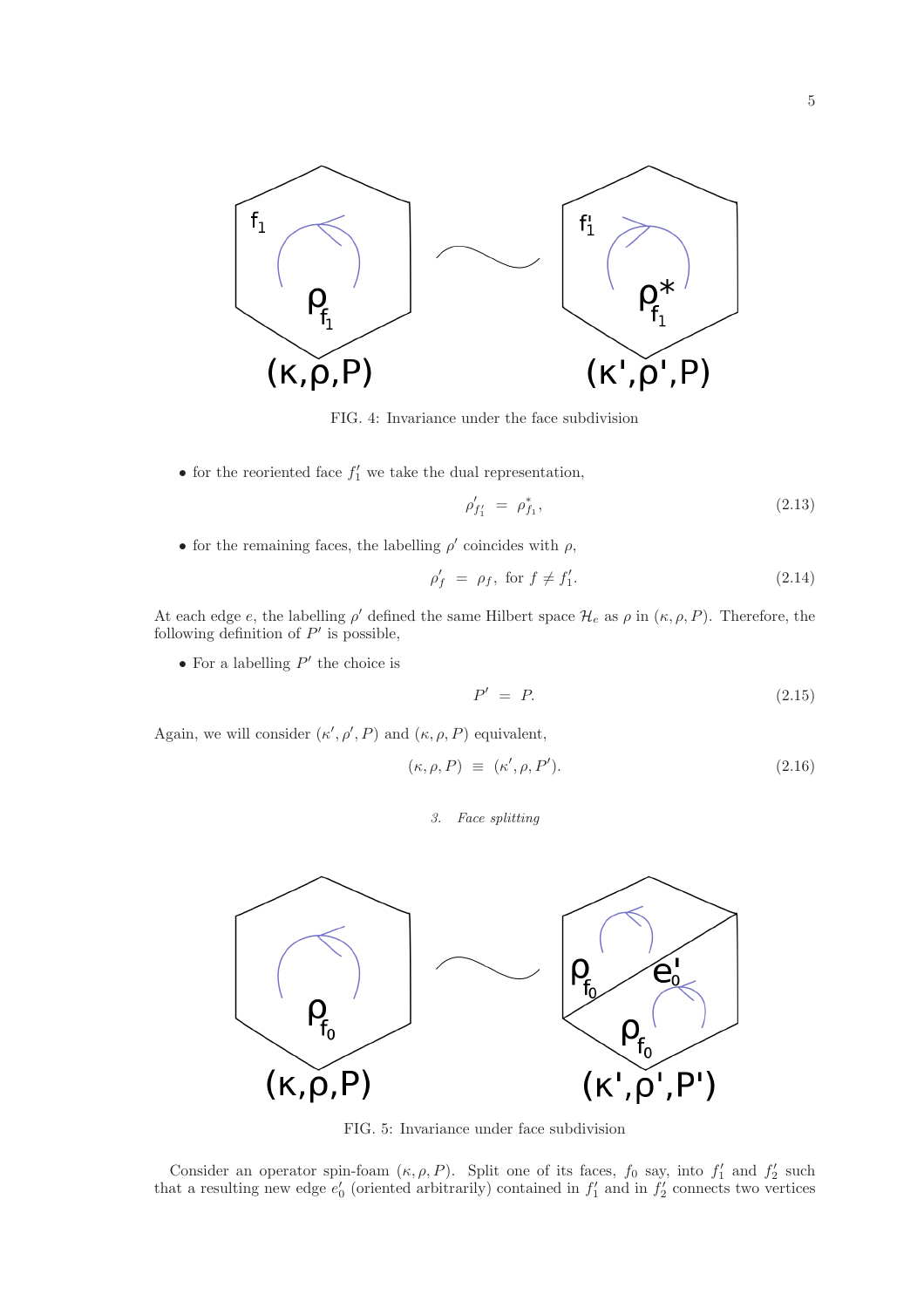belonging to  $\kappa^{(0)}$ . Choose an orientation of the new faces to be the one induced by  $f_0$ . The resulting new 2-cell complex  $\kappa'$  is obtained by replacing the face  $f_0$  by the pair of faces  $f'_1$  and  $f'_2$ and by adding the edge  $e'_0$ . Define a labelling  $\rho'$  on  $\kappa'$  in the following way

•  $\rho'$  coincides with  $\rho$  on the unsplitted faces,

$$
\rho'_{f'} = \rho_{f'}, \text{ if } f' \neq f'_1, f'_2 \tag{2.17}
$$

• and  $\rho'$  agrees with  $\rho$  on the faces  $f'_1, f'_2$  resulting from the splitting

$$
\rho'_{f'} = \rho_{f_0}, \text{ if } f' = f'_1, f'_2 \tag{2.18}
$$

For the edge  $e'_0$ , the corresponding Hilbert space is one dimensional by Schur's Lemma,

$$
\mathcal{H}_{e'_0} = \text{Inv}(\mathcal{H}_{f_0} \otimes \mathcal{H}_{f_0}^*) \equiv \mathbb{C}.
$$
\n(2.19)

Define a labelling  $P'$  of the edges of  $\kappa'$ 

 $\bullet$  to be the identity on the new edge  $e'_0$  resulting from the splitting,

$$
P'_{e'} = id, \text{ if } e' = e'_0 \tag{2.20}
$$

 $\bullet$  and to coincide with  $P$  on the old edges

$$
P'_{e'} = P_{e'}, \text{ if } e' \neq e'_0. \tag{2.21}
$$

The resulting operator spin foam is equivalent to  $(\kappa, \rho, P)$ ,

$$
(\kappa, \rho, P) \equiv (\kappa', \rho, P'). \tag{2.22}
$$

# <span id="page-5-0"></span>*4. Edge splitting*



FIG. 6: Invariance under the edge subdivision

In an operator spin foam  $(\kappa, \rho, P)$  split an edge  $e_0$  into  $e'_1$  and  $e'_2$ 

$$
e_0 = e'_2 \circ e'_1 \tag{2.23}
$$

whose orientations are induced by  $e_0$ . Denote the resulting 2-complex by  $\kappa'$ . An operator spin foam  $(\kappa', \rho'.P')$  defined on  $\kappa'$  is equivalent to  $(\kappa, \rho, P)$ ,

$$
(\kappa, \rho, P) \equiv (\kappa', \rho', P'), \qquad (2.24)
$$

whenever the following conditions are satisfied by  $\rho'$  and  $P'$ :

 $\bullet$   $\rho$  is unchanged,

$$
\rho' = \rho, \tag{2.25}
$$

- P' coincides with P on the edges  $e' \neq e'_1, e'_2$ ,
- $P'_{e'_1}$  and  $P'_{e'_2}$  satisfy the following constraint

$$
P'_{e'_2} \circ P'_{e'1} = P_{e_0}, \tag{2.26}
$$

provided the edge  $e_0$  is internal.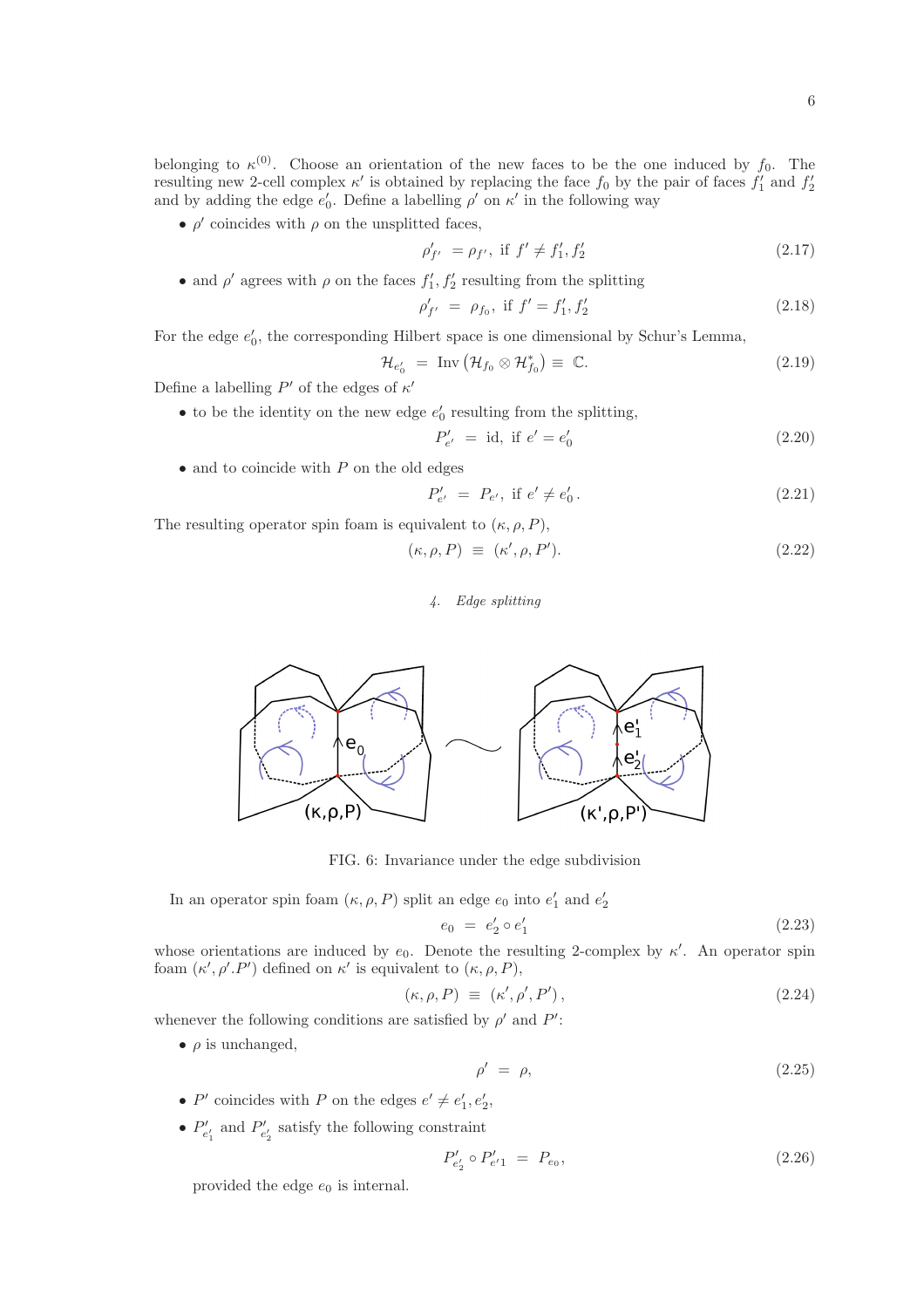### *5. Rescaling of the operators*

Every operator spin foam  $(\kappa, \rho, P)$  is equivalent to any operator spin foam  $(\kappa, \rho, P')$  defined by rescaling, for every internal edge e,

$$
P'_e = a_e P_e, \qquad a_e \in \mathbb{C}, \tag{2.27}
$$

such that

$$
\prod_{e} a_e = 1. \tag{2.28}
$$

## *6. Adding a face labelled by the trivial representation*

Our definition of the operator spin foams does not exclude the trivial representation from the set of labels assigned to the faces. Every spin foam  $(\kappa, \rho, P)$  will be considered equivalent to a spin foam  $(\kappa', \rho', P')$  obtained by adding a face  $f'_1$  and labelling it by the trivial representation  $\rho_0$ . That is,

$$
\rho'(f') = \begin{cases} \rho(f'), & \text{if } f' \in \kappa^{(2)} \\ \rho_0, & \text{if } f' = f'_1. \end{cases}
$$
\n(2.29)

All the internal edges e and the corresponding Hilbert spaces  $\mathcal{H}_e$  coincide, and  $P'$  is defined to be,

$$
P' = P.\tag{2.30}
$$

### <span id="page-6-0"></span>C. Glueing the operator spin foams

In the space of the 2-complexes considered in this paper there is the obvious operation of glueing. It admits a natural extension to an operation of glueing the operator spin foams, which we describe in the following, for the sake of completeness. Two oriented, locally linear 2-cell complexes  $\kappa$  and κ ′ can be glued along a connected component γ of the boundary ∂κ and a connected component  $\gamma'$  of  $\partial \kappa$ , provided  $\gamma$  and  $\gamma'$  are isomorphic closed 1-cell complexes (unoriented graphs), and the orientations of the glued faces and, respectively, their sites match. If  $\phi : \gamma \to \gamma'$  is an isomorphism, then the glueing amounts to glueing along each link e of  $\gamma$  a face  $f_e$  of  $\kappa$  containing e, with the face  $f'_{\phi(e)}$  of  $\kappa'$  containing the link  $\phi(e)$  of  $\gamma'$ . In what follows we will assume that the map

$$
\gamma \ni e \mapsto f_e, \quad \gamma' \ni e' \mapsto f'_{e'}
$$
\n
$$
(2.31)
$$

is 1-1 (each e has its own  $f_e$ ). This can be always achieved by dividing the faces and edges. The resulting face  $f_e \# f'_{\phi(e)}$  can be oriented either according to the orientation of  $f_e$  or to the orientation of  $f'_{\phi(e)}$ ; coinciding of the two orientations is the matching relation we have mentioned above. A similar matching condition applies to the oriented sides of the faces  $f_e$  and  $f'_{\phi(e)}$ . Repeating that glueing for every link e of  $\gamma$ , we complete the glueing of  $\kappa$  and  $\kappa'$  along  $\gamma$ . The result can be denoted by  $\kappa \# \kappa'$  and it depends on the graphs  $\gamma$ ,  $\gamma'$  and the isomorphism  $\phi$ . If the 2-complexes above were endowed with the structures of the operator spin foams  $(\kappa, \rho, P)$ , and respectively,  $(\kappa', \rho', P')$ , the operator spin foams can be glued into an operator spin foam  $(\kappa \# \kappa', \rho \# \rho', P \# P')$  provided the representations agree on the boundary, and the glueing condition is

$$
\rho'_{f'_{\phi(e)}} = \rho_{f_e} \tag{2.32}
$$

for every pair e and  $\phi(e)$  of the identified edges.

• For every of the boundary edges  $e$ , due to the glueing condition we can set

$$
(\rho \# \rho')_{f_e \# f'_{\phi(e)}} = \rho_{f_e} = \rho'_{\phi(e)}.
$$
\n(2.33)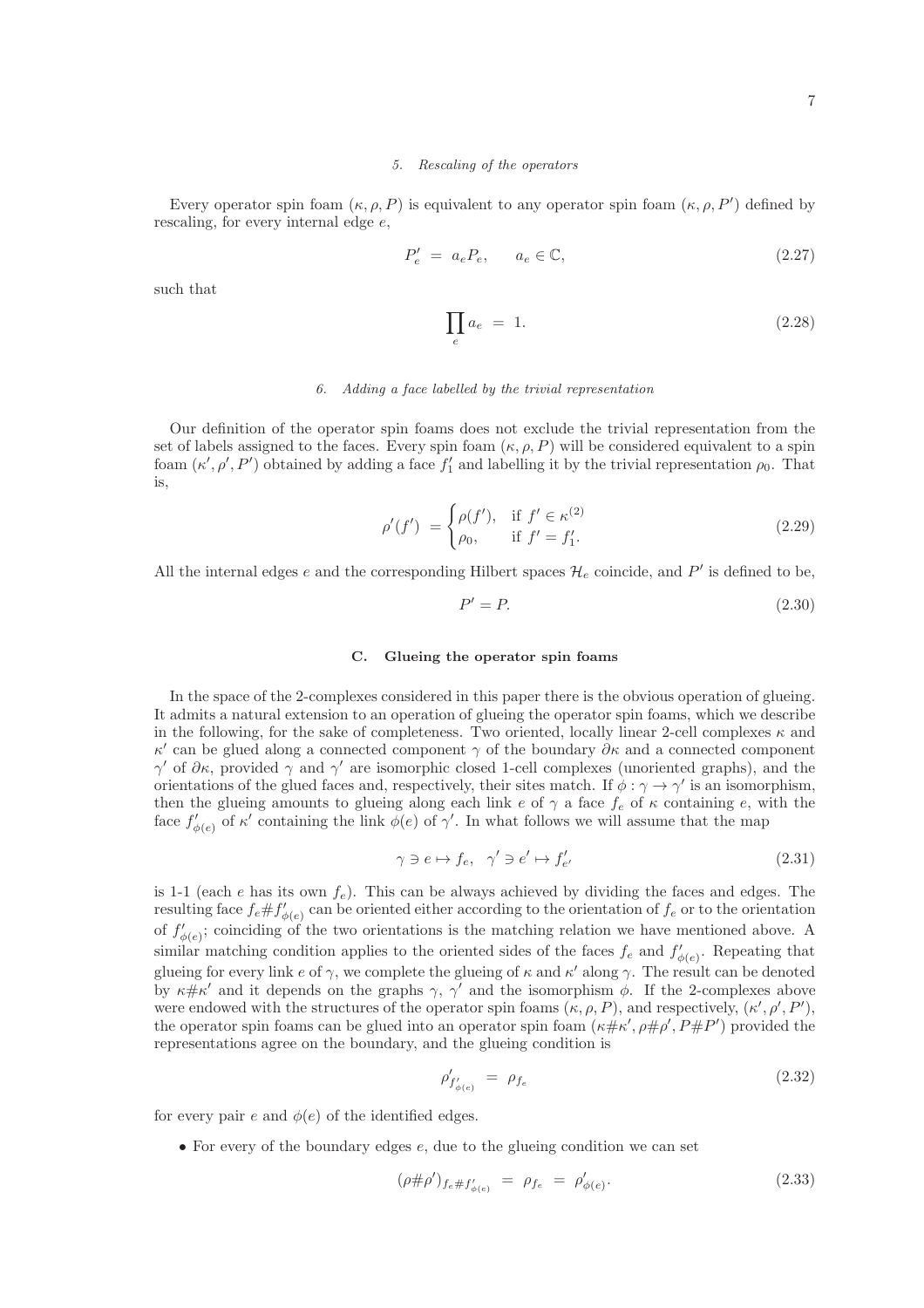• For the remaining faces we use either  $\rho$  or, respectively,  $\rho'$ 

$$
(\rho \# \rho')_{f''} = \begin{cases} \rho_{f''}, & \text{if } f'' \in \kappa^{(2)}, \\ \rho'_{f''} & \text{if } f'' \in \kappa'^{(2)}, \end{cases} (2.34)
$$

For the operator part  $P \# P'$ , the glueing consists in

• taking the composition of the operators for every pair  $(\tilde{e}, \tilde{e'})$  of sides of the faces  $f_e$ , and respectively,  $f'_{\phi(e)}$  that are glued into a side of the face  $f_e \# f'_{\phi(e)}$ , that is either

$$
(P \# P')_{\tilde{e} \circ \tilde{e'}} = P_{\tilde{e}} \circ P_{\tilde{e'}} \tag{2.35}
$$

or

$$
(P \# P')_{\tilde{e}' \circ \tilde{e}} = P_{\tilde{e}'} \circ P_{\tilde{e}} \tag{2.36}
$$

depending on the orientations.

• For each of the remaining edges of  $\kappa \# \kappa'$  we leave the corresponding operator of either  $\kappa$  or  $\kappa',$ 

$$
(P \# P')_{e''} = \begin{cases} P_{e''}, & \text{if } e'' \in \text{int}\kappa \\ P'_{e''}, & \text{if } e'' \in \text{int}\kappa'. \end{cases} \tag{2.37}
$$

## III. SPIN FOAM OPERATOR

### <span id="page-7-0"></span>A. 2-edge contraction

Wherever two internal edges of a spin-foam  $(\kappa, \rho, P)$  meet, the geometry of a spin-foam defines a natural contraction between the corresponding operators. The easiest way to introduce it is to use the (abstract) index notation. It is as follows: given

$$
w \in \text{Inv}\left(\bigotimes_{f \text{ incoming to } e} \mathcal{H}_f^* \otimes \bigotimes_{f' \text{ outgoing from } e} \mathcal{H}_{f'}\right) \tag{3.1}
$$

we denote it in the index notation as

$$
w = w_{A...}^{A'...} \tag{3.2}
$$

where the lower/upper indices correspond to the spaces  $\mathcal{H}_f^*$  /  $\mathcal{H}_{f'}$ . The action of the operator  $P_e$ reads

$$
(P_e w)_{A...}^{A'...} = P_{eA...B'...}^{A'...B...} w_{B...}^{B'...}.
$$
\n(3.3)

Moreover, the vector  $w_{A...}^{A'...}$  is associated to the beginning of the given edge e, whereas the vector  $(P_e w)_{A...}$ <sup>A'</sup>... lives at the end of e. In this sense, the indices B, B' of  $P_{eA...B'...}$ <sup>A'...B</sup>... are associated with the beginning point of e, whereas the indices  $A, A'$  of  $P_{eA...B'...}^{A'...B...}$  with the end point of e. Therefore, for every edge  $e$ , in the operator  $P_e$ , for each face f containing  $e$ , there are two indices, an upper and a lower one corresponding to the Hilbert space  $\mathcal{H}_f$ . The indices are associated with the ends of the edge  $e$ , according to the rule introduced above and presented in FIG. [7.](#page-8-0) In the figure, we did not indicate an orientation of the edge  $e$ , because it does not affect the position of the indices of  $P_e$ . The position of the indices depends only on the orientation of a given face f, and for every face, every edge contained in it and every labelling it is exactly as in FIG. [7.](#page-8-0)

Now, for every pair of edges  $e$  and  $e'$  which belong to the same face  $f$  and share a vertex  $v$ , if the index of  $P_e$  corresponding to f and v is upper / lower, then the index of  $P_{e'}$  corresponding to f and v is lower / upper, respectively. In this way, there is defined the natural contraction  $\text{Tr}_{v,f}$  at  $v$  (FIG. [8\)](#page-8-1).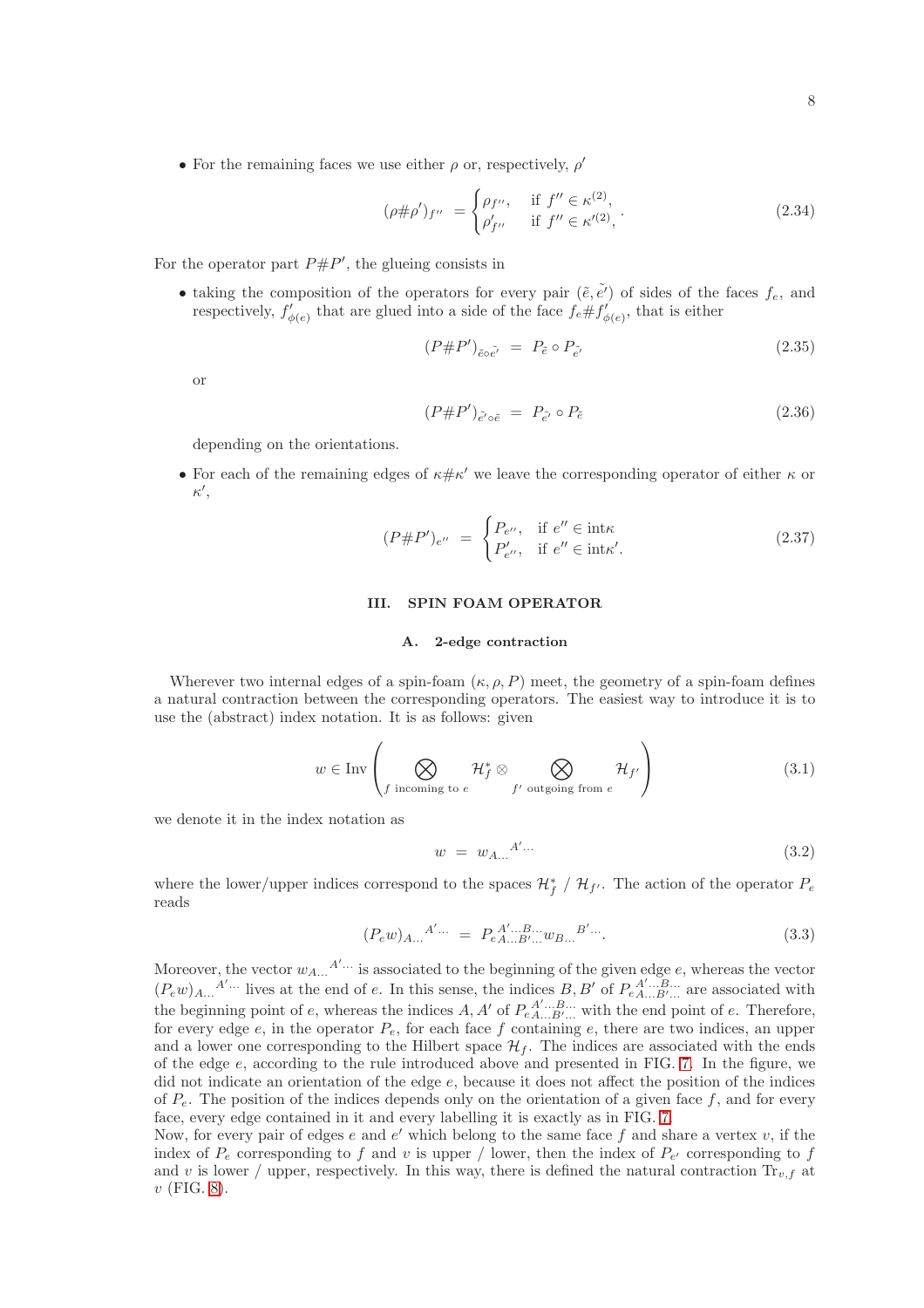<span id="page-8-0"></span>

<span id="page-8-1"></span>FIG. 7: The rule of assigning an index of  $P_e$  to a corner v of a face f: given an edge e contained in a face f of an operator-spin-foam  $(\kappa, \rho, P)$ , in the operator  $P_e$ , the indices corresponding to the Hilbert space  $\mathcal{H}_f$  of the representation  $\rho_f$  are assigned to the end points of e such that the lower / upper index is assigned to the point that is the beginning / end point of  $e$  if the orientation of  $e$ is the same as that of  $f$ , and to the end  $/$  beginning point of  $e$  if the orientation of  $e$  is opposite. The oriented arc only marks the orientation of the polygonal face f.



FIG. 8: 2-edge contraction of indices: The edges  $e$  and  $e'$  are connected by the face  $f$ . The blue indices A of  $P_e$  and, respectively  $P_{e'}$  correspond to the Hilbert space  $\mathcal{H}_f$  and get contracted by  $\text{Tr}_{v,f}.$ 

#### B. Contracted operator spin foam

The contraction at the vertices of the complex defines the contracted operator-spin-foam:

<span id="page-8-2"></span>
$$
\text{Tr}(\kappa, \rho, P) := \prod_{v, f} \text{Tr}_{v, f} \left( \bigotimes_{e \in \text{Int}\kappa^{(1)}} P_e \right) \tag{3.4}
$$

Given an edge e, one of its ends v and a face f containing e, the corresponding index in  $P_e$  is contracted, provided there is another internal (that is contained in at least two different faces) edge  $e'$  contained in  $f$  and intersecting the point  $v$ . Otherwise, the index stays uncontracted. As a consequence, the contracted operator  $\text{Tr}(\kappa, \rho, P)$  is indeed an operator. Identifying each operator  $P_e: \mathcal{H}_e \to \mathcal{H}_e$  with an element of  $\in \mathcal{H}_e \otimes \mathcal{H}_e^*$ , the contracted spin-foam  $\text{Tr}(\kappa, \rho, P)$  is identified with an element of the Hilbert space

$$
\mathcal{H}_{\partial\kappa} = \bigotimes_{e \text{ incoming to } \partial\kappa} \mathcal{H}_e \otimes \bigotimes_{e' \text{ outgoing from } \partial\kappa} \mathcal{H}_{e'}^*.
$$
\n(3.5)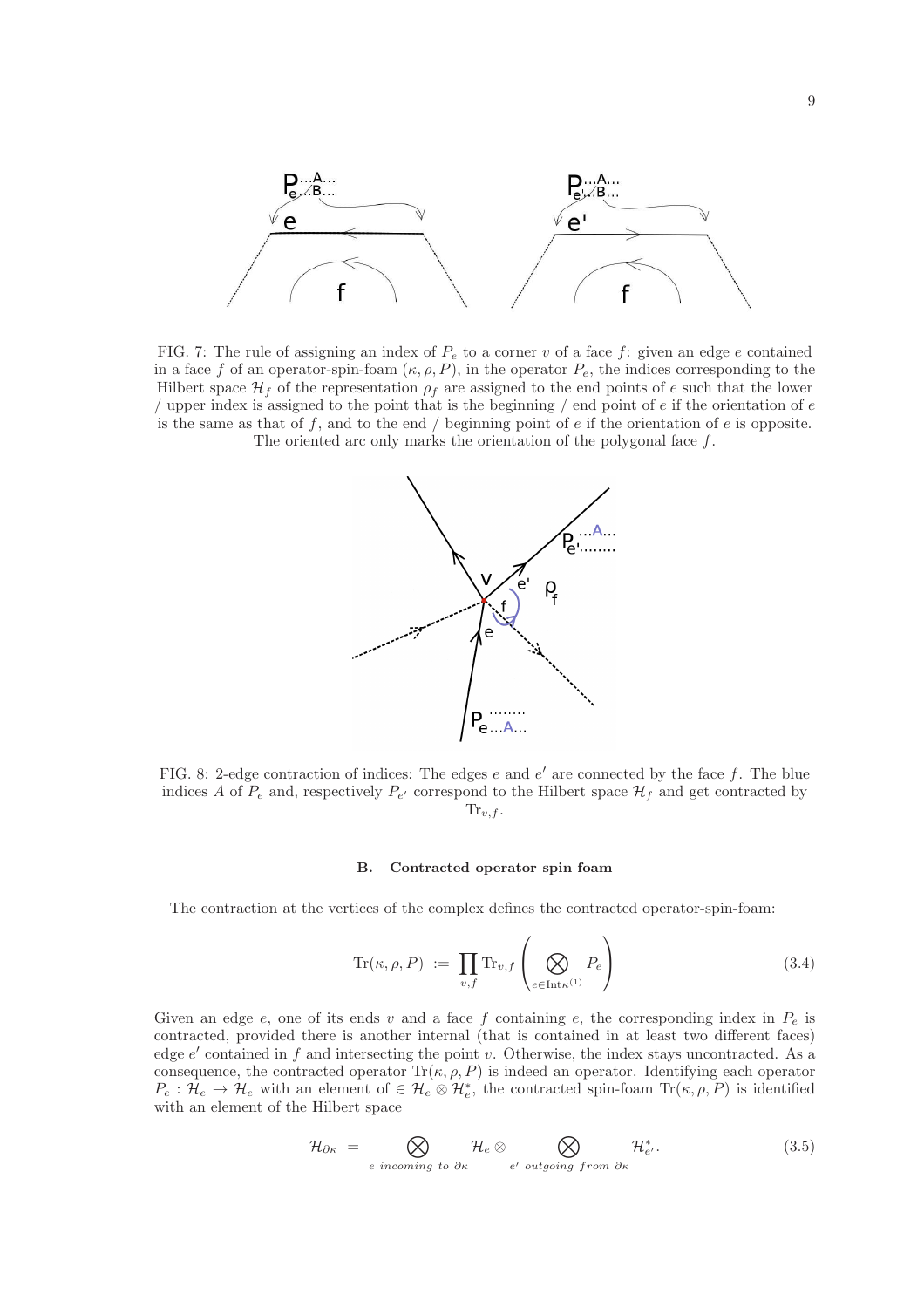#### C. Spin foam operator

#### *1. Contraction and equivalence*

Any splitting  $\mathcal{H}_{\partial\kappa} = \mathcal{H}_{fin} \otimes \mathcal{H}_{in}^*$  makes the contracted operator spin foam  $\text{Tr}(\kappa, \rho, P)$  an operator  $\mathcal{H}_{\text{in}} \rightarrow \mathcal{H}_{\text{fin}}$ .

There is a catch, however. The expression [\(3.4\)](#page-8-2) should respect the operator spin foam equivalence relation, i.e. Tr should only depend on equivalence classes of operator spin foams. Given an operator spin foam  $(\kappa, \rho, P)$  suppose an equivalent operator spin foam  $(\kappa', \rho', P')$  is obtained from  $(\kappa, \rho, P)$  by either the reorientation or by the edge splitting as in Section IIB1, IIB2 or IIB4. Then

$$
\text{Tr}(\kappa', \rho', P) = \text{Tr}(\kappa, \rho, P). \tag{3.6}
$$

However, if an operator spin foam  $(\kappa', \rho', P')$  equivalent to  $(\kappa, \rho, P)$  is obtained by splitting a face  $f_0$  of  $\kappa$  and defining  $\rho'$  and  $P'$  as in Section IIB 3, then the equivalence is not preserved by the trace. In that case, the Hilbert space

$$
\mathrm{Inv}\left(\mathcal{H}_{f'_1}\otimes\mathcal{H}_{f'_2}^*\right)=\mathrm{Inv}\left(\mathcal{H}_{f_0}\otimes\mathcal{H}_{f_0}^*\right)
$$

is spanned by the element, in the index notation,  $\delta_b^a$ , and the operator  $P'_{e'_0} = 1$  reads

$$
P'_{e'_0 a'b} = \frac{1}{d_{f_0}} \delta^a_b \delta^{b'}_{a'}.
$$
\n(3.7)

It is easy to verify that

$$
\text{Tr}(\kappa', \rho', P) = \frac{1}{d_{f_0}} \text{Tr}(\kappa, \rho, P) \tag{3.8}
$$

where

$$
d_{f_0} = \dim \mathcal{H}_{f_0}.\tag{3.9}
$$

Hence the equivalence relation is not preserved.

#### *2. Face amplitude restores the equivalence*

Introducing suitable face amplitude makes the contraction Tr of operator spin foam exactly compatible with the equivalence relation. Consider a spin foam operator defined by a formula (tilde will be removed when we establish the final form of the operator)

<span id="page-9-0"></span>
$$
\tilde{\mathcal{Z}}_{(\kappa,\rho,P)} = \left(\prod_{f \in \kappa^{(1)}} A_f\right) \text{Tr}(\kappa,\rho,P) \tag{3.10}
$$

where

 $f \mapsto A_f$ 

is an unknown function, a face amplitude. Then, a unique solution for  $f \mapsto A_f$  such that for every operator spin foam  $(\kappa, \rho, P)$  and every equivalent operator spin foam  $(\kappa', \rho', P')$ 

$$
\tilde{\mathcal{Z}}_{(\kappa,\rho,P)} = \tilde{\mathcal{Z}}_{(\kappa',\rho',P')},\tag{3.11}
$$

is

<span id="page-9-1"></span>
$$
A_f = \dim \mathcal{H}_f. \tag{3.12}
$$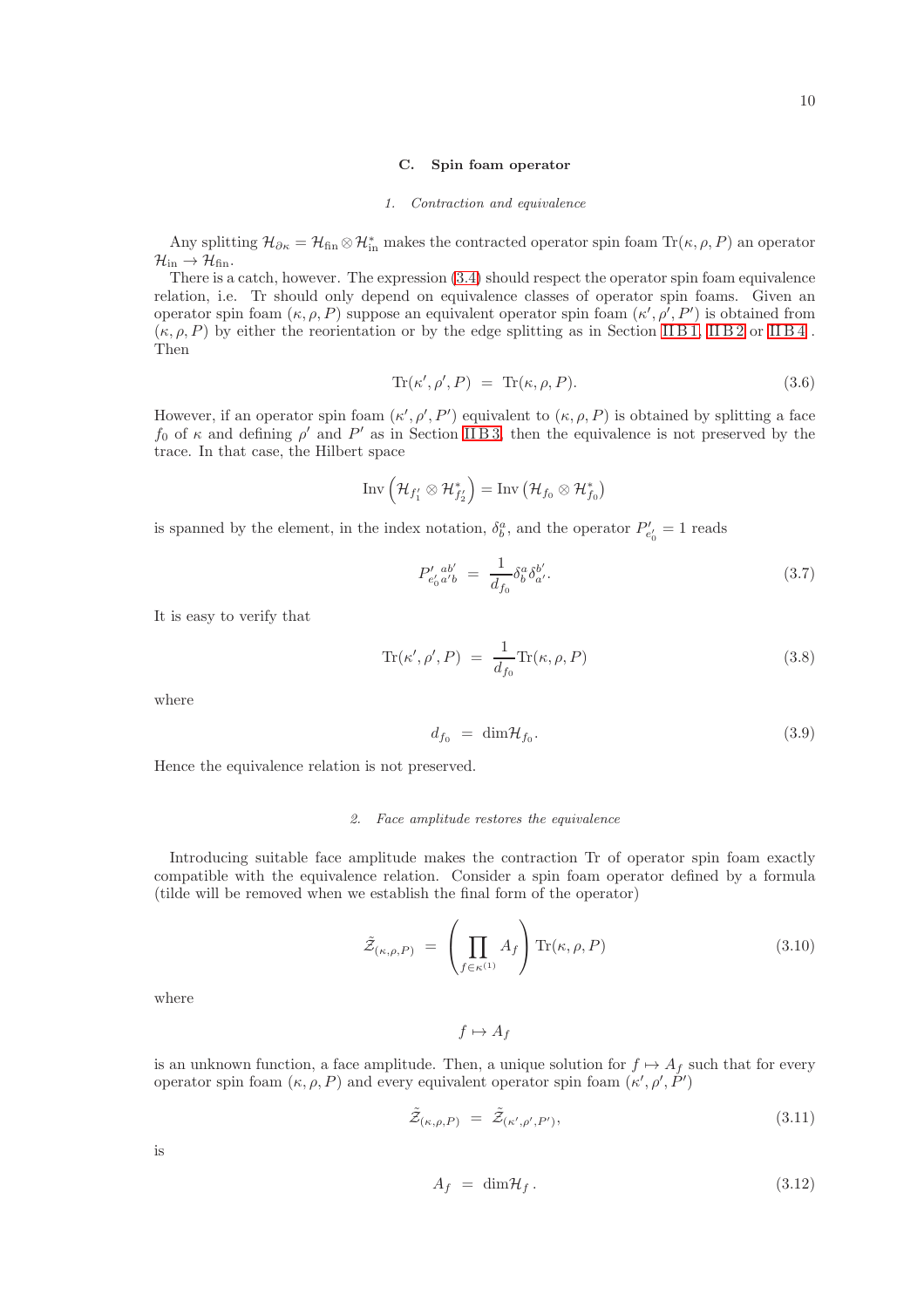

FIG. 9: Compatibility with the glueing of the operator spin foams

# *3. Boundary amplitude restores the compatibility with the glueing*

The introduction of the face amplitude destroys the compatibility with the glueing of the operator spin foams. Consider two operator spin foams  $(\kappa, \rho, P)$  and  $(\kappa', \rho', P')$ , and their composition  $(\kappa, \rho, P)$ # $(\kappa', \rho', P')$  glued along a graph  $\gamma$ . The operator spin foam contraction induces the contraction of the operators  $\tilde{Z}(\kappa,\rho,P)$  and  $\tilde{Z}(\kappa',\rho',P')$ , let us denote it by Tr<sub>γ</sub>. The result is

$$
\operatorname{Tr}_{\gamma}\left(\tilde{\mathcal{Z}}(\kappa,\rho,P)\otimes\tilde{\mathcal{Z}}(\kappa',\rho',P')\right) = \prod_{e\in\gamma}A(f_e)\tilde{\mathcal{Z}}(\kappa\#\kappa',\rho\#\rho',P\#P').\tag{3.13}
$$

To restore the compatibility of  $\tilde{Z}$  with glueing the operator spin foams we finally define the spin foam operator to be

<span id="page-10-1"></span>
$$
\mathcal{Z}(\kappa,\rho,P) := \prod_{e \in (\partial \kappa)^{(1)}} \frac{1}{\sqrt{A_{f_e}}} \tilde{\mathcal{Z}}(\kappa,\rho,P), \tag{3.14}
$$

where  $f_e$  is the face of  $\kappa$  containing e (and we are assuming that  $e \neq e' \Rightarrow f_e \neq f_{e'}$  that can be always achieved by splitting faces and edges.). Now we have

$$
\text{Tr}_{\gamma}(\mathcal{Z}(\kappa,\rho,P)\otimes\mathcal{Z}(\kappa',\rho',P')) = \mathcal{Z}(\kappa\#\kappa',\rho\#\rho',P\#P').\tag{3.15}
$$

## D. Relation with the spin foams and state sums

## *1. The spin foams*

The operator spin foam formalism seem to differ from the usual formulation of spin foam amplitudes, in that there are projection operators assigned to edges instead of intertwiners. However, the projection operators  $P_e$  can be interpreted as the result of spin foam amplitudes where the sum over the intertwiners has already been carried out, i.e. we decompose each  $P_e$ ,

<span id="page-10-0"></span>
$$
P_e = \sum_{\iota_e \in \mathcal{B}_e} \sum_{\iota'_e \in \mathcal{B}^\dagger_{e'}} P^{\iota'_e}_{\iota_e} \iota_e \otimes \iota'_e \tag{3.16}
$$

in any basis,

$$
\mathcal{B}_e \subset \mathcal{H}_e,\tag{3.17}
$$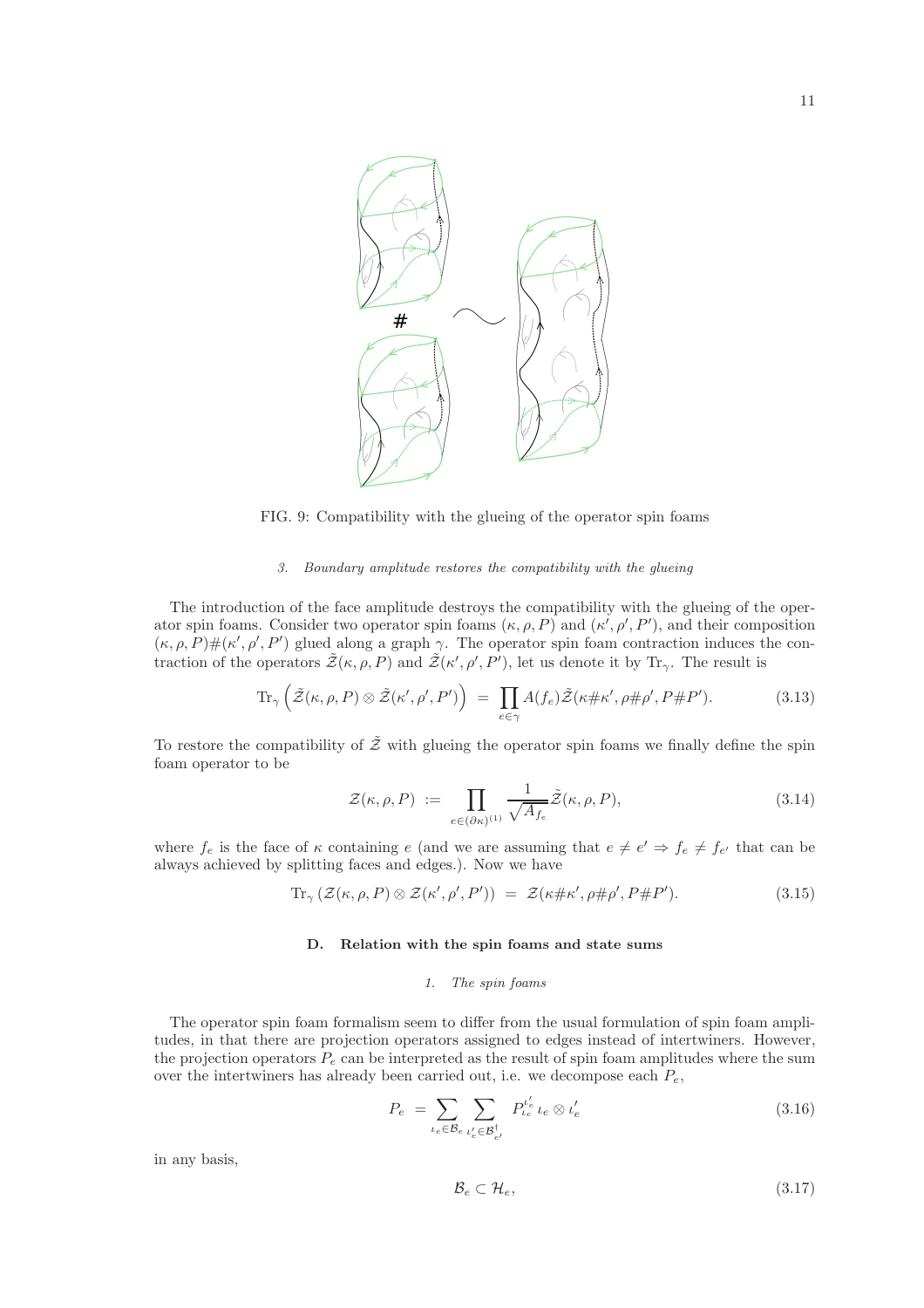and the conjugate basis

$$
\mathcal{B}_e^{\dagger} = \{ \iota_e^{\dagger} : \iota_e \in \mathcal{B}_e \} \subset \mathcal{H}_e^*,
$$
\n(3.18)

where  $\mathcal{H} \ni v \mapsto v^{\dagger} \in \mathcal{H}^*$  is the canonical antilinear map (denoted by  $|v\rangle \mapsto \langle v|$  in the Dirac notation).

After the substitution of the right hand side of [\(3.16\)](#page-10-0) for  $P_e$ , the tensor product  $\bigotimes_e P_e$  becomes a linear combination of the tensor products

$$
\bigotimes_{e} \iota_{e} \otimes \iota'_{e},\tag{3.19}
$$

in which to each internal edge e there is assigned a (tensor product of a) pair of the intertwiners  $\iota_e \otimes \iota'_e$ , where  $\iota_e \in \mathcal{B}_e$  and  $\iota'_e \in \mathcal{B}_e^{\dagger}$  are independent of each other. In fact, from the point of view of the contractions we use,  $\overline{l}_e$  is assigned to the beginning point of e whereas  $l_e$  is assigned to the end point of e. That is the generalised case of a spin foam that was derived in [\[9\]](#page-18-3).

### *2. The vertex amplitude*

Given a vertex v, the application of the constructions  $\text{Tr}_{vf}$  (see Section [III A\)](#page-7-0) for all the faces f which intersect  $v$ , namely

$$
\prod_{f \;:\; f \ni v} \text{Tr}_{vf} \left( \bigotimes_e \iota_e \otimes \iota'_e \right),\tag{3.20}
$$

produces a C number factor

<span id="page-11-0"></span>
$$
A_v = \prod_{f \; : \; f \ni v} \text{Tr}_{vf} \left( \bigotimes_{e \text{ incoming}} \iota_e \otimes \bigotimes_{e' \text{ outgoing}} \iota'_{e'} \right), \tag{3.21}
$$

where  $e/e'$  ranges the set of edges that end/begin at v and each f connects a pair of the edges (either two unprimed, or two primed, or one primed and one unprimed). The factor  $A_v$  is known in the spin foam literature as the vertex amplitude.

### *3. The state sums*



FIG. 10: The operator approach is equivalent to approach in which we assign an irreducible representations of group G to each face of the 2-complex and a pair of intertwiners  $\iota_e, \iota'_e$  together with the complex number  $P_{t_e}^{t'_e}$  to each internal edge.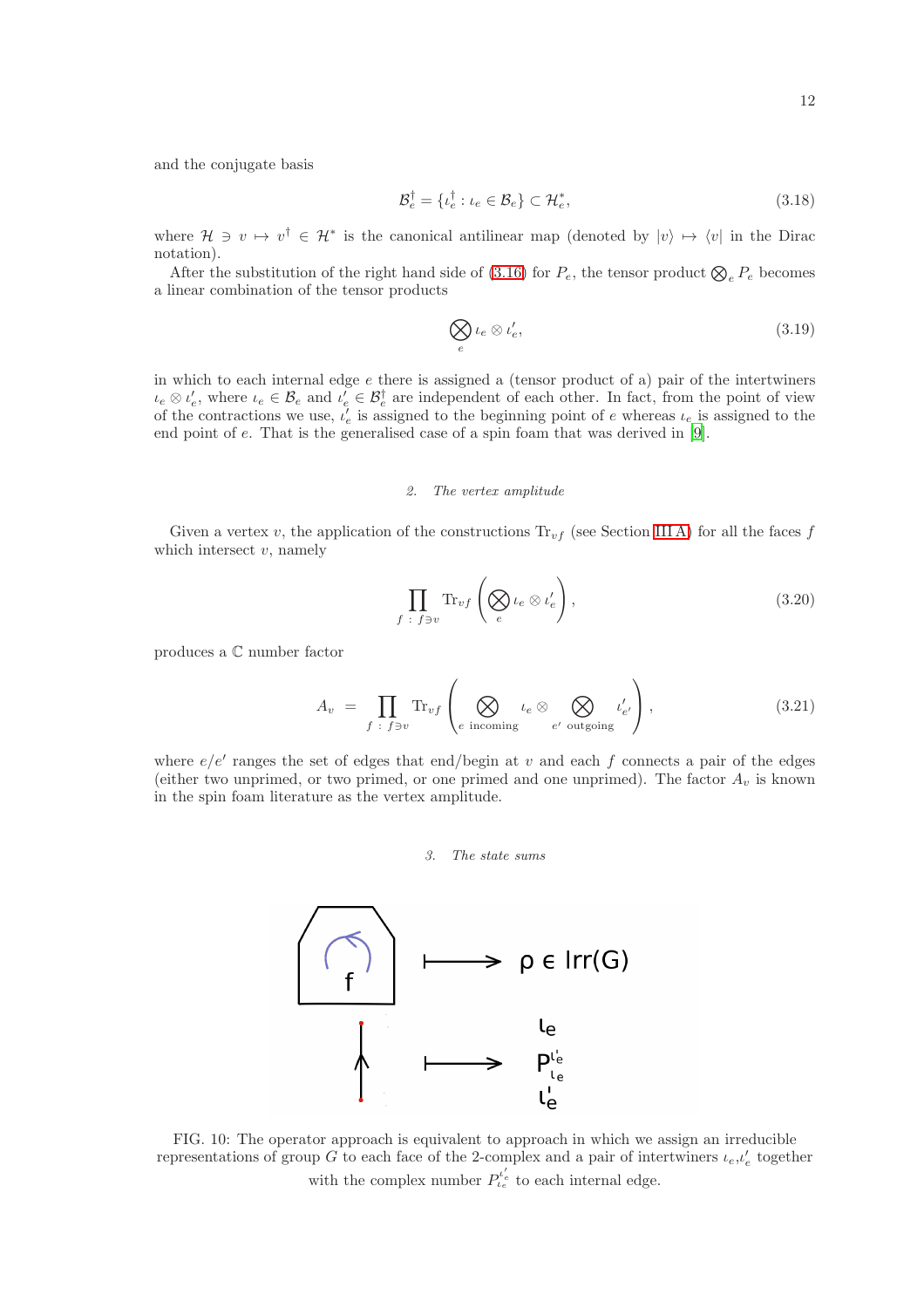Finally, the substitution of the right hand side of [\(3.16\)](#page-10-0) into the spin foam operator  $\mathcal{Z}(\kappa, \rho, P)$ definition [\(3.4,](#page-8-2)[3.10,](#page-9-0)[3.12,](#page-9-1)[3.14\)](#page-10-1) gives the following sum with respect to all the labellings of the internal edges  $e \in \text{int}\kappa$ ,

$$
\iota: e \mapsto \iota_e \otimes \iota'_e \in \mathcal{B}_e \otimes \mathcal{B}_e^{\dagger},\tag{3.22}
$$

namely

$$
\mathcal{Z}(\kappa,\rho,P) = \sum_{\iota} \prod_{e} P_{\iota_e}^{\iota_e'} \prod_f d_f \prod_v A_v \prod_{\tilde{l}} \frac{1}{\sqrt{d_{f_{\tilde{l}}}}} \bigotimes_{\tilde{e}} \iota_{\tilde{e}} \otimes \bigotimes_{\tilde{e}'} \iota_{\tilde{e}'}^{\iota'} \tag{3.23}
$$

where f runs through the set of faces and  $d_f$  is the dimension of  $\rho_f$ , v ranges the set of the internal vertices, l ranges the set of the boundary edges (links) and  $f_l$  is the face containing l, and  $\tilde{e}/\tilde{e}'$  ranges the set of edges which intersect  $\partial \kappa$  at the end/beginning point. Finally, the familiar partition function emerges in the formula

$$
\mathcal{Z}(\kappa,\rho,P) = \sum_{\iota_{\partial\kappa}} Z(\kappa,\rho,\partial\iota) \bigotimes_{e} \iota_e \otimes \bigotimes_{e'} \iota'_{e'},\tag{3.24}
$$

where e and e' rages the same set of edges as in the previous equality, and  $\partial u$ 

### IV. OPERATOR SPIN FOAM MODELS

#### A. Definition, natural models

### *1. Definition*

A G operator spin foam model, where q is a compact group, can be defined as an assignment of an operator spin foam  $(\kappa, \rho, P)$  to each locally linear 2-complex  $\kappa$  endowed with a labelling  $\rho$  of the faces of  $\kappa$  with the irreducible representations of G (see Sec [II A\)](#page-1-1),

<span id="page-12-0"></span>
$$
(\kappa, \rho) \mapsto (\kappa, \rho, P), \tag{4.1}
$$

which preserves the equivalence relation of Sec IIB and is consistent with the glueing operation of Sec [II C.](#page-6-0)

#### *2. Natural operator spin foam models*

We will consider below a class of natural operator spin foam models, that is models such that, briefly speaking,

• the assignment  $e \mapsto P_e$  depends only on the unordered sequence of labels  $\rho_f$  such that  $e \subset f$ 

and is independent of the other parts of a given 2-complex  $\kappa$  - see below for a technical definition. We will be also assuming that the assignment  $P$  is self-adjoint, that is

• for every edge internal  $e \in \text{int} \kappa^{(1)}$ 

$$
P_e^{\dagger} = P_e, \tag{4.2}
$$

(of course  $P_e$  is defined only for the internal edges).

Technically, the first assumption means, that for every unordered sequence  $R$  of irreducible representations of the group  $G$ , we fix an operator

<span id="page-12-1"></span>
$$
P_R : \operatorname{Inv} \bigotimes_{\rho \in R} \mathcal{H}_{\rho} \to \operatorname{Inv} \bigotimes_{\rho \in R} \mathcal{H}_{\rho}. \tag{4.3}
$$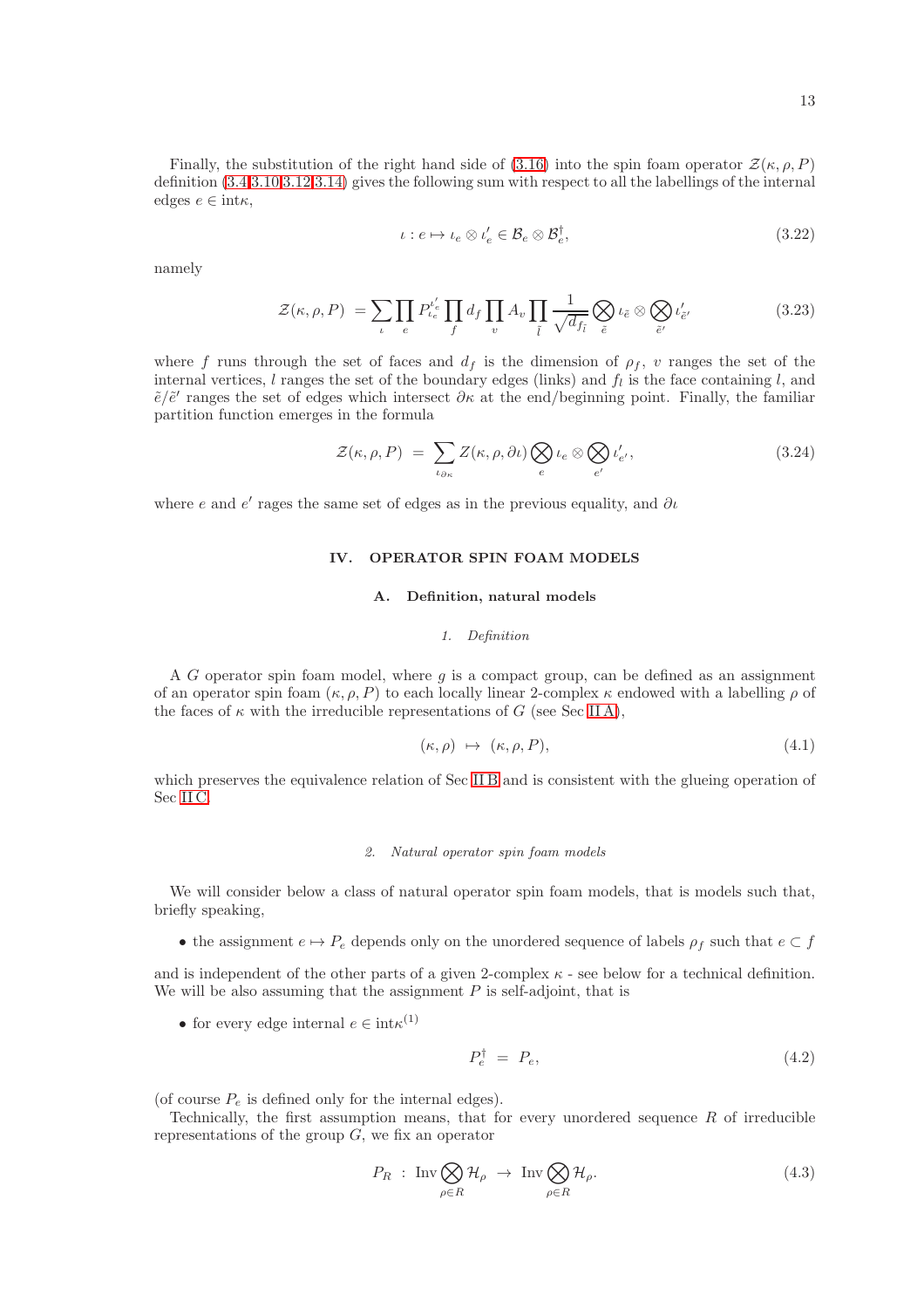Moreover, given two sequences R and R' which coincide modulo a representation  $\rho_1 \in R$  and  $\rho'_1 \in R'$  (that is after removing  $\rho_1$  from R and  $\rho'_1$  from R', the remaining unordered sequences coincide) and given an intertwining operator

$$
\iota \circ \rho_1 = \rho'_1 \circ \iota \tag{4.4}
$$

I the corresponding operators are also intertwined

<span id="page-13-0"></span>
$$
\left(\iota \otimes \bigotimes_{\rho \in R, \rho \neq \rho_1} \mathrm{id}_{\rho}\right) \circ P_R = P_{R'} \circ \left(\iota \otimes \bigotimes_{\rho' \in R', \rho' \neq \rho'_1} \mathrm{id}_{\rho'}\right). \tag{4.5}
$$

Vaguely speaking, this condition just means that only the equivalence classes of the representations matter.

Next, given any  $(\kappa, \rho)$  on the left hand side of [\(4.1\)](#page-12-0), we can use the equivalence relation to reorient the faces f containing  $e$ , such that their orientations agree with that of  $e$ , and therefore an operator  $P_e$  should be a map

$$
P_e : \bigotimes_{f \supset e} \mathcal{H}_f \to \bigotimes_{f \supset e} \mathcal{H}_f,\tag{4.6}
$$

and set

$$
P_e = P_{R_e} \tag{4.7}
$$

with the unordered sequence  $R_e$  of the representations  $\rho_f$  where f ranges the set of faces containing e.

### *3. A general solution for the conditions defining natural models*

It is not hard to see, that the set of conditions defining the class of the natural operator spin foam models has a general solution.

First, the assumed consistency with the face splitting equivalence of Sec [II B 3](#page-4-0) implies that

$$
P_R = id \tag{4.8}
$$

for every unordered sequence R given by the pair of elements  $\rho$  and  $\rho^*$ . Secondly, the consequence of the edge splitting equivalence of Sec [II B 4](#page-5-0) is, that for every unordered sequence  $R$  of irreducible representations, the operator  $P_R$  [\(4.3\)](#page-12-1) satisfies

$$
P_R P_R = P_R. \t\t(4.9)
$$

Hence, each operator  $P_e$  is an orthogonal projection onto a subspace

<span id="page-13-1"></span>
$$
\mathcal{H}_R^{\rm s} \subset \mathcal{H}_R. \tag{4.10}
$$

The subspaces  $\mathcal{H}_R^s$  are subject to the isomorphisms following from [\(4.5\)](#page-13-0). They give rise to subspaces  $\mathcal{H}_e^s$  assigned to the internal edges e of the 2-complexes

## B. Examples

In the following, we will show how different choices of the operator labelling  $P$ , defining different operator spin foam models, reproduce different state-sum models. All the examples we discuss below, fall into the class of the natural operator spin foam models. Hence, by construction, each operator [\(2.5\)](#page-2-4) is a projection. The freedom consists in fixing a subspace [\(4.10\)](#page-13-1),

$$
\mathcal{H}_R^s \subset \mathcal{H}_R = \operatorname{Inv} \bigotimes_{\rho \in R} \mathcal{H}_\rho \tag{4.11}
$$

for every unordered sequence  $R$  of the equivalence classes of irreducible representations of  $G$  (see the conditions [\(4.5\)](#page-13-0)).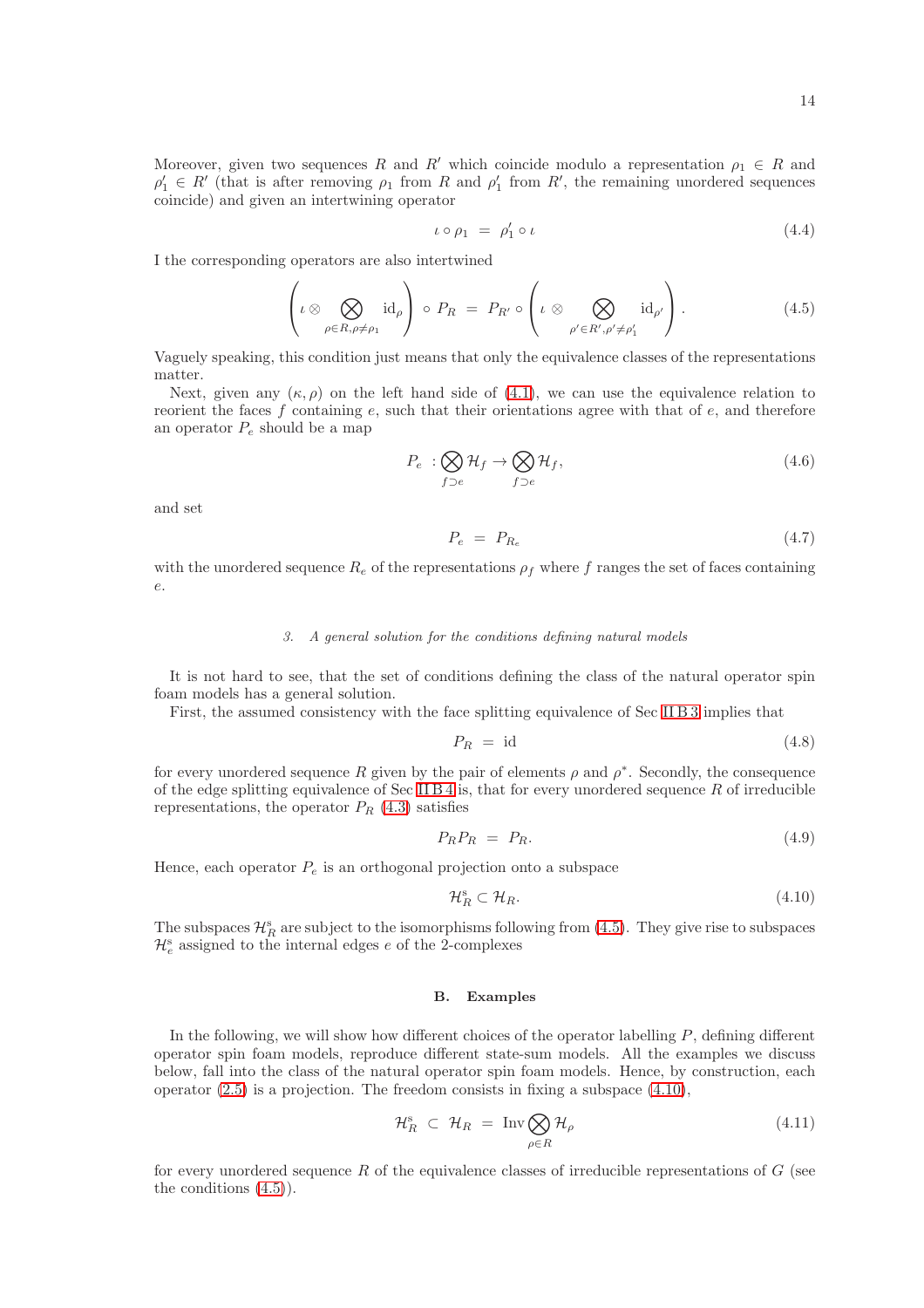#### *1. Surjective* P*: BF theory*

The easiest nontrivial choice is, of course, choosing  $(2.5)$   $P_e$  to be the identity, for every edge e,

$$
P_e = id : \mathcal{H}_e \to \mathcal{H}_e,\tag{4.12}
$$

that is the fixed Hilbert subspace for each unordered sequence  $R$  of the irreducible representations is the full Hilbert space of invariants,

$$
\mathcal{H}_R^{\rm s} = \mathcal{H}_R. \tag{4.13}
$$

Within this model, consider all the possible operator spin foams  $(\kappa, \rho, P)$  defined on a fixed 2-complex  $\kappa$  without boundary. Notice, that in the boundary free case, the operator spin foam operator  $\mathcal{Z}(\kappa, \rho, P)$  of [\(3.14\)](#page-10-1) is a C-number.

For this choice of  $P$ , it is shown in [\[20\]](#page-18-4) that, for any set of square-integrable functions

$$
\{S_f: G \to \mathbb{C} \; : \; f \in \kappa^{(2)}\}
$$

one has<sup>[2](#page-14-0)</sup> that

<span id="page-14-1"></span>
$$
\int_{G^E} \left( \prod_e dh_e \right) \prod_f S_f \left( g_f \right) \ = \ \sum_{\rho} \left( \prod_f \hat{S}_f(\rho_f) \right) \ \mathcal{Z}(\kappa, \rho, P) \tag{4.14}
$$

where e ranges the set of edges  $\kappa^{(1)}$ ,  $E = |\kappa^{(1)}|$ , f runs through the set of faces  $\kappa^{(2)}$ ,

$$
g_f := \prod_{e \subset f} h_e
$$

is the holonomy around a face  $f$ , and

$$
\hat{S}_f(\rho)=\frac{1}{\dim \rho}\int_G dg\,S_f(g)\chi_\rho(g)
$$

is the Fourier coefficient of  $S_f$ . In the formal limit of all  $S_f$  approaching the delta function of G, one has  $\hat{S}_f \equiv 1$ , and the right hand side of [\(4.14\)](#page-14-1) approaches the BF-theory amplitude, e.g. the Ponzano-Regge amplitude [\[2\]](#page-17-1) if  $G = SU(2)$  and  $\kappa$  is dual to a triangulation of a 3D manifold.

#### *2. Rank-one-*Pe*: The Barrett-Crane model*

The next model on the list of easy nontrivial examples, is the case when for every edge  $e$  of each operator spin foam  $(\kappa, \rho, P)$  of a model, the rank of the projection operator  $P_e$  is either 0 or 1. In fact, an example of a model of this type has been introduced by Barrett-Crane. In terms of our framework it is a  $G = Spin(4) \sim SU(2) \times SU(2)$  operator spin foam model. The representations associated to the faces of  $(\kappa, \rho, P)$  are therefore

$$
\rho_f = (\rho_{j_f^+}, \rho_{j_f^-}),
$$

where  $j_f^{\pm}$  are half-integers labelling the  $SU(2)$  representations, which – in the picture of Euclidean  $4D$  gravity – constitute the self-dual and anti-self-dual part of the  $Spin(4)$ -connection. The projector  $P_e$  assigned to each edge e is zero,

$$
P_e = 0,\t\t(4.15)
$$

unless every representation associated to a face  $f$  hinging on the edge  $e$  is balanced, i.e. satisfies

$$
j_f^+ = j_f^- \equiv j_f.
$$

<span id="page-14-0"></span><sup>2</sup> Strictly speaking, the calculation in [\[20\]](#page-18-4) is done on a two-complex consisting of the edges and faces of a hypercubic lattice. However, it is straightforward to generalise the calculation to arbitrary two-complexes.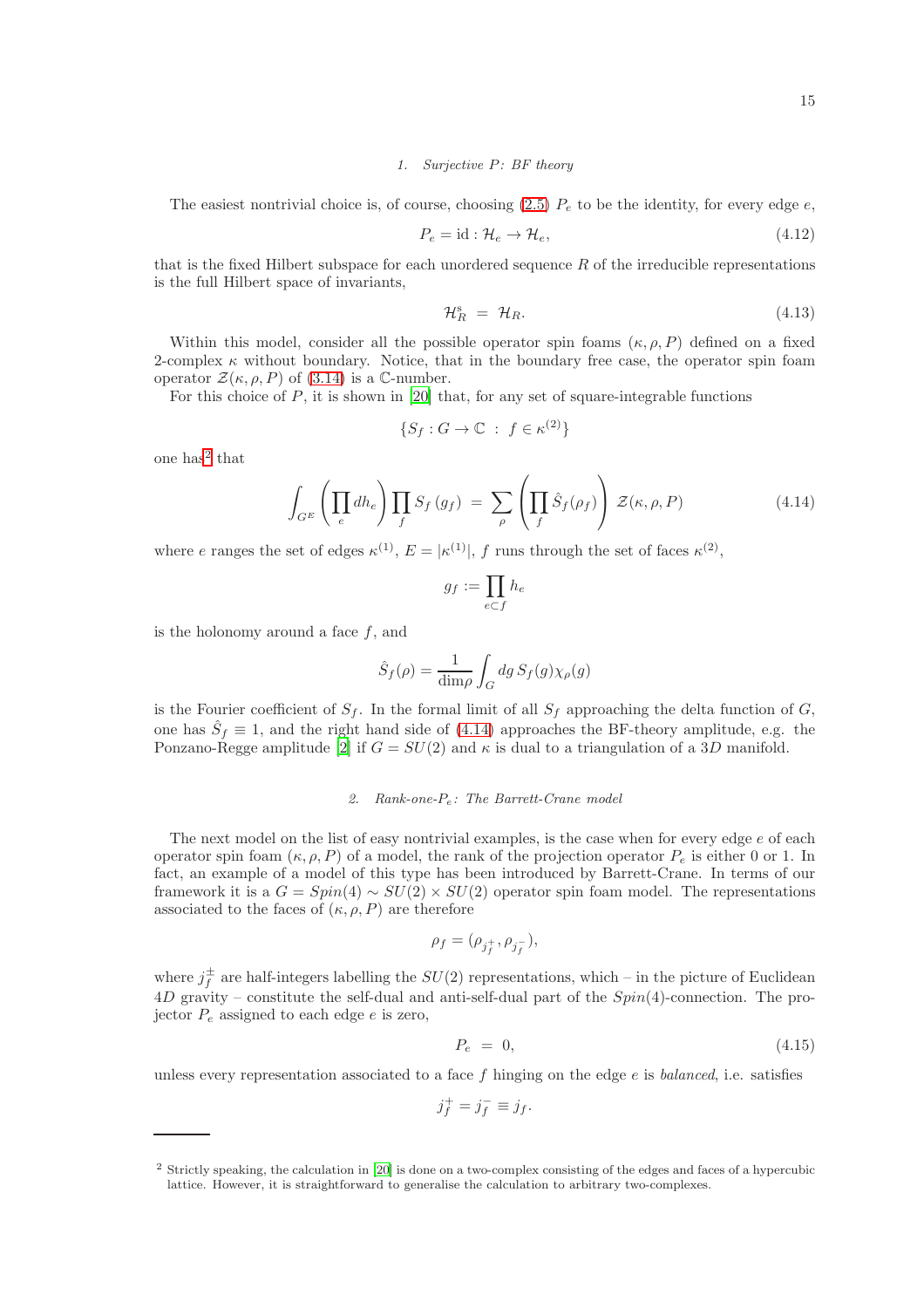$$
P_e = \iota_{eBC} \otimes \iota_{eBC}^{\dagger}.
$$
\n(4.16)

In the balanced case (below  $Inv_{SU(2)} \ldots$  stands for the subspace of the  $SU(2)$  invariants; the subscript appears because we are dealing also with the Spin(4) group),

$$
\mathcal{H}_e = \text{Inv}_{\text{SU}(2)} \left( \bigotimes_{f: e \subset f} \mathcal{H}_{j_f} \right) \otimes \text{Inv}_{\text{SU}(2)} \left( \bigotimes_{f: e \subset f} \mathcal{H}_{j_f} \right) \tag{4.17}
$$

where  $\mathcal{H}_{j_f}$  is the carrier Hilbert space of the corresponding  $SU(2)$  representation. The Barrett-Crane intertwiner is the bilinear form defined in the Hilbert space  $\text{Inv}_{\text{SU(2)}} (\bigotimes_{f:e\subset f} \mathcal{H}_{j_f})^*$  by the restriction of the canonical invariant bilinear form defined in  $\bigotimes_{f:e\subset f} \mathcal{H}_{j_f}^*$ .

It can be constructed as follows: denote by  $\epsilon_j \in \mathcal{H}_j \otimes \mathcal{H}_j$  the unique up to rescaling SU(2) invariant. Furthermore, denote by

$$
\pi: \bigotimes_{f: e\subset f} \mathcal{H}_f \ \to \ \mathcal{H}_e
$$

the orthogonal projector. The Barrett-Crane intertwiner is then given by

$$
\iota_{BC} = c \pi \left( \bigotimes_{f:e \in f} \epsilon_{j_f} \right) \tag{4.18}
$$

where c is a constant chosen such that  $\iota_{BC}$  is normalised.

#### *3. Lessons from the previous two examples*

The previous two examples give us an interpretation of the natural operator spin foam models. Each natural G operator spin foam model can be thought of as the G BF theory with constraints. Given an operator spin foam  $(\kappa, \rho, P)$  of a given model, elements of the Hilbert subspaces  $\mathcal{H}^s_e$ (ref) assigned to the edges are quantum solutions to the constraints. In the case of the Barrett-Crane model, the constraint is intertwining the operators defined in  $\bigotimes_f \mathcal{H}_{j_f^+}$ , and, respectively, in  $\bigotimes_f \mathcal{H}_{j_f^-}$ , and the Barrett-Crane solution is the identity map, provided the representations are balanced.

#### *4. The natural operator spin foam model for the EPRL intertwiners*

The EPRL model [\[4\]](#page-17-3) was developed to overcome some of the difficulties one was encountering with the attempt to interpret the Barrett-Crane model as a state-sum model for  $4D$  Euclidean gravity. The fact that the operator labelling for the Barrett-Crane model assigns to the edges of the foams (at most) rank one operators lead to the argument that the theory does not capture enough degrees of freedom (and in particular is not compatible with an LQG boundary Hilbert space) [\[10\]](#page-18-5).

In the EPRL model, again  $G = SU(2) \times SU(2)$ .<sup>[3](#page-15-0)</sup> Similarly, the projector  $P_e$ , for every edge e of an operator spin foam  $(\kappa, \rho, P)$ , is defined by specifying its image, that is the corresponding subspace  $\mathcal{H}_R^s$  of [\(4.10\)](#page-13-1). The EPRL model relies on the so-called "Barbero-Immirzi parameter" γ, which needs to be a real number  $\gamma \neq 0, \pm 1$ . The EPRL model subspace  $\mathcal{H}_e^s$  denoted here by  $\mathcal{H}_e^{\text{s,EPRL}}$  is nonempty only if, for every face, there is a half-integer  $k_f$  such that

<span id="page-15-1"></span>
$$
j_f^{\pm} = \frac{1}{2} |1 \pm \gamma| k_f \tag{4.19}
$$

<span id="page-15-0"></span> $3$  There is – as well as for the Barrett-Crane model – a Lorentzian version available [\[21](#page-18-6), [22\]](#page-18-7), which uses different symmetry groups, but which are not discussed in this article.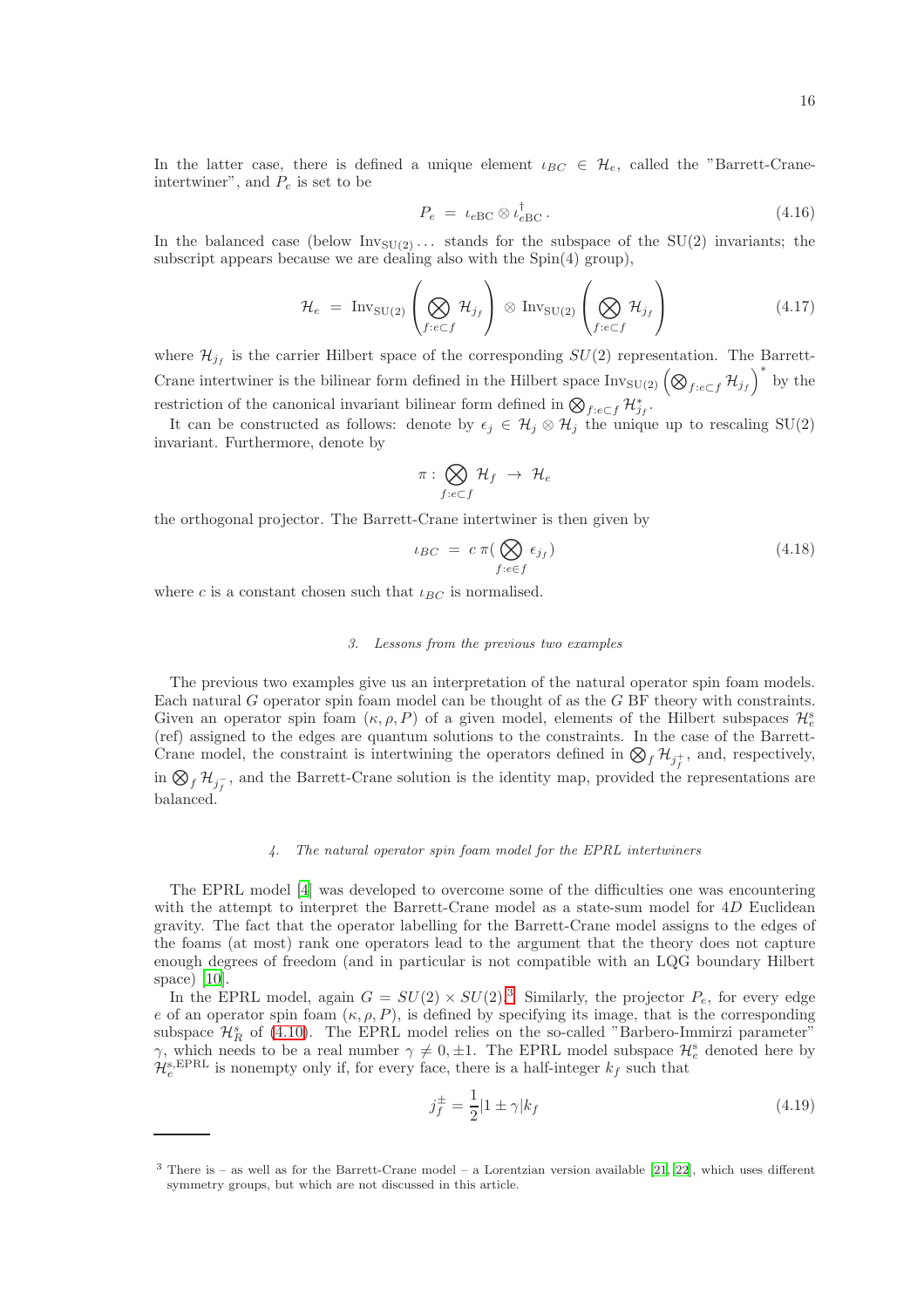are also half-integers. The elements of this space  $\mathcal{H}_e^{s, \text{EPRL}}$  are called "EPRL intertwiners". In [\[4](#page-17-3)] the EPRL map

$$
\iota_{\gamma}^{\text{EPRL}} : \text{Inv}_{SU(2)}\left(\rho_{k_1} \otimes \ldots \otimes \rho_{k_n}\right) \longrightarrow \text{Inv}\left(\rho_{\left(j_1^+, j_1^-\right)} \otimes \ldots \otimes \rho_{\left(j_n^+, j_n^-\right)}\right) \tag{4.20}
$$

is defined for any unordered sequences of admissible half integers

$$
\tilde{R} \ = \ (k_1,...,k_n), \quad R \ = \ ((j^-_1,j^+_1),...,(j^-_n,j^+_n))
$$

which maps  $SU(2)$ -intertwiners  $\eta$  to EPRL intertwiners  $\iota_{\gamma}^{\text{EPRL}}(\eta)$ . The space  $\mathcal{H}_{R}^{s,\text{EPRL}}$  of the EPRL intertwiners is therefore the image of the map  $\iota_{\gamma}^{\text{EPRL}}$ , which can be shown to be one-to-one [\[7\]](#page-17-6), but not an isometry, i.e. it does not preserve the Hilbert space inner product [\[9\]](#page-18-3). Using this map, one maps a (typically orthonormal) basis

$$
\tilde{\mathcal{B}} \ \subset \ \text{Inv}_{SU(2)}\left(\rho_{k_1} \otimes \ldots \otimes \rho_{k_n}\right)
$$

into a basis

$$
\mathcal{B}^{\text{EPRL}} \subset \mathcal{H}_{R}^{\text{s,EPRL}}
$$

(typically not orthonormal). In this way, for every edge e, the corresponding subspace  $\mathcal{H}_e^{s,\text{EPRL}}$  $\mathcal{H}_e$  is equipped with a basis  $\mathcal{B}_e^{\text{EPRL}} \subset \mathcal{H}_e^{\text{s,EPRL}}$ , elements of which are  $\iota_e^{\text{EPRL}}(\eta_e)$ , where  $\eta_e$  ranges through a basis  $\tilde{B}_e$  of the corresponding space (via [\(4.19\)](#page-15-1))  $\mathcal{H}_e^{\text{SU}(2)}$  of the  $SU(2)$  intertwiners. We can expand the operator  $P_e$  in the basis  $\mathcal{B}_e^{\text{EPRL}}$ :

$$
P_e = \sum_{\eta_e, \eta'_e} P_{\eta'_e}^{\eta_e} l_{\gamma}^{\text{EPRL}}(\eta_e) \otimes \left( l_{\gamma}^{\text{EPRL}}(\eta'_e) \right)^{\dagger}, \tag{4.21}
$$

where the coefficients  $P_{\eta'_e}^{\eta_e}$  are defined by the Hilbert product  $(\cdot | \cdot)_e$  in  $\mathcal{H}_e$ , namely

$$
\sum_{\eta'_e} P_{\eta'_e}^{\eta_e} \left( \iota_\gamma^{\rm EPRL}(\eta'_e) | \iota_\gamma^{\rm EPRL}(\eta''_e) \right)_e = \delta_{\eta''_e}^{\eta_e} . \tag{4.22}
$$

<span id="page-16-0"></span>As a result, given an operator spin foam  $(\kappa, \rho, P)$ , instead of assigning an operator  $P_e$  to each



FIG. 11: Two  $SU(2)$  intertwiners  $\eta_e, \eta'_e$  are assigned to the end and, respectively, the beginning point of each edge e

edge e, one considers a set of assignments  $\eta$  of two  $SU(2)$  intertwiners  $\eta_e, \eta'_e \in \mathcal{H}_e^{\text{SU}(2)}$ , to the end and, respectively, the beginning point of each edge  $e$  (FIG. [11\)](#page-16-0). Following the derivation of the amplitude form of the partition function done in [\[9](#page-18-3)] we obtain for the case of a oriented 2-complex with boundary:

$$
\mathcal{Z}(\kappa,\rho,P) = \sum_{\eta} \prod_{e} P_{\eta_e}^{n_e} \prod_{f} (2j_f^+ + 1)(2j_f^- + 1) \prod_v A_v
$$
\n
$$
\prod_{\tilde{l}} \frac{1}{\sqrt{(2j_{f_{\tilde{l}}}^+ + 1)(2j_{f_{\tilde{l}}}^- + 1)}} \bigotimes_{\tilde{e}} \iota_{\gamma}^{\text{EPRL}}(\eta_e) \otimes \bigotimes_{\tilde{e}'} (\iota_{\gamma}^{\text{EPRL}}(\eta'_{e'}))^{\dagger}
$$
\n
$$
(4.23)
$$

where f runs through the set of faces,  $v$  ranges the set of the internal vertices,  $l$  ranges the set of the boundary edges (links) and  $f_l$  is the (unique) face containing l, and  $\tilde{e}/\tilde{e}'$  ranges the set of edges which intersect  $\partial \kappa$  at the end/beginning point, and  $A_v$  is the vertex amplitude [\(3.21\)](#page-11-0).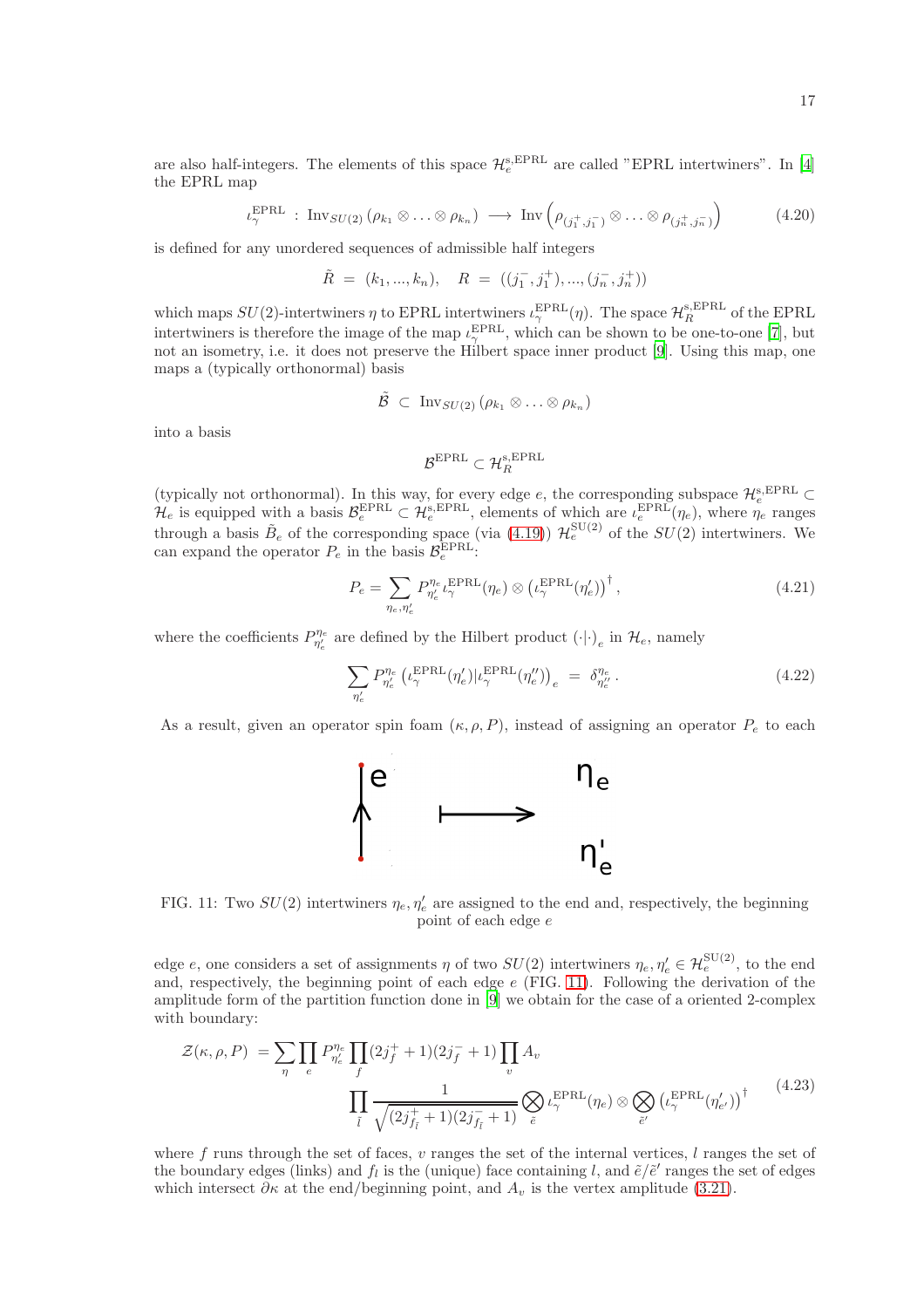Note that the  $P_{\eta_c}^{\eta_e}$  matrix is not appearing in the original definition of the EPRL state sum in [\[4\]](#page-17-3). It has to be included if  $P_e$  is supposed to be an orthogonal projection, since the EPRL map  $\tilde{e}^{\text{EPRL}}_{\gamma}$  is not an isometry. The  $P^{\eta_e \eta_{(w,e)}}$  can be interpreted as measure factor appearing when summing over intertwiners. If the  $P_{\eta'_e}^{\eta_e}$  factors are not included in the partition function, then the EPRL-intertwiners are summed over with a different measure, and lead to  $P_e$  not being an orthogonal projection – in particular, the operator  $\mathcal{Z}(\kappa, \rho, P)$  is no longer invariant under trivially subdividing an edge.

### V. SUMMARY

The operator spin foams we have introduced are linear combinations of the usual spin foams, therefore they should be robust in any spin foam context. The first three "moves" defining the equivalence relation we have constructed: reorientation of faces, edges, and splitting a face are consequence of analogous moves and equivalence of the spin networks. The equivalence upon splitting an edge and the suitable relation between the operators is a choice natural for the consistency between combining the operator spin foams and combining the corresponding operators. Also the contraction as well as the operator spin foam operator are naturally defined operations, that exist in dependently on our believes and can be used as tools of any spin foam theory. The family of natural spin foam models we derived from assumed symmetry took appearance of constrained BF spin foam models. Each of the is defined by the restriction of a proper spin foam model to a subspace in the space of intertwiners. Since gravity is often viewed in that way, one of the natural  $Spin(4)$  operator spin foam model characterised by suitable subspace of solutions to the simplicity constraints could be the proper quantum gravity model. The most important example is given by the EPRL subspace of the  $Spin(4)$  intertwiners. In that case, the corresponding natural operator spin foam model coincides with the proposal of [\[9\]](#page-18-3), whereas it is different than the EPRL proposal [\[4\]](#page-17-3). That difference was already emphasised in [\[9](#page-18-3)]. The new conclusion coming from the current work is the set of rules governing operator spin foams that is satisfied in one case and is not satisfied by the other one. If experiment shows that nature favours the less natural model, we should still understand better its operator structure.

Acknowledgments We have benefited a lot from stimulating discussions with Carlo Rovelli, Abhay Ashtekar, Jonathan Engle, Claudio Perini and Helena Perini. WK,MK,JL were partially supported by: (i) the grants N N202 104838, N N202 287538 and 182/N-QGG/2008/0 (PMN) of Polish Ministerstwo Nauki i Szkolnictwa Wyzszego; (ii) the grant Mistrz of the Fundation for the Polish Science. JL also acknowledges the US National Science Foundation (NSF) grant PHY-0456913. All the authors thank the ESF network Quantum Geometry and Quantum Gravity for short visit grants to collaborate.

<span id="page-17-0"></span><sup>[1]</sup> Baez J, (2000) An introduction to Spinfoam Models of BF Theory and Quantum Gravity, *Lect.Notes Phys.* 543 25-94 (*Preprint* [gr-qc/9905087v](http://arxiv.org/abs/gr-qc/9905087)1)

<span id="page-17-1"></span><sup>[2]</sup> J. Barrett, I. Naish-Guzman: The Ponzano-Regge model (2009) Class.Quant.Grav. 26 155014 [\[arXiv:0803.3319](http://arxiv.org/abs/0803.3319) [gr-qc]]

<span id="page-17-2"></span><sup>[3]</sup> Barrett JW, Crane L (1998), Relativistic spin-networks and quantum gravity, *J.Math.Phys.* 39 3296- 3302 (*Preprint* [gr-qc/9709028\)](http://arxiv.org/abs/gr-qc/9709028)

<span id="page-17-3"></span><sup>[4]</sup> Engle J, Livine E, Pereira R, Rovelli C (2008), LQG vertex with finite Immirzi parameter, *Nucl.Phys.* B799:136-149 (*Preprint* gr-qc/0711.0146v2)

<span id="page-17-4"></span><sup>[5]</sup> Engle J, Pereira R and Rovelli C (2008), Flipped spinfoam vertex and loop gravity, *Nucl.Phys.* B798:251-290 (*Preprint* gr-qc/0708.1236v1) Livine ER, Speziale S (2007), A new spinfoam vertex for quantum gravity,*Phys.Rev.* D76:084028 (*Preprint* gr-qc/0705.0674v2)

<span id="page-17-5"></span><sup>[6]</sup> Freidel L, Krasnov K (2008), A New Spin Foam Model for 4d Gravity, *Class.Quant.Grav.* 25:125018 (*Preprint* gr-qc/0708.1595v2)

<span id="page-17-6"></span><sup>[7]</sup> Kamiński W,Kisielowski M, Lewandowski J (2010), Spin-Foams for All Loop Quantum *Gravity, Class. Quantum Grav.* 27 095006 (*Preprint* [arXiv:0909.0939v](http://arxiv.org/abs/0909.0939)2)

<span id="page-17-7"></span><sup>[8]</sup> B. Bahr (2001), On knottings in the physical Hilbert space of LQG as given by the EPRL model (*Preprint* [arXiv:1006.0700\)](http://arxiv.org/abs/1006.0700)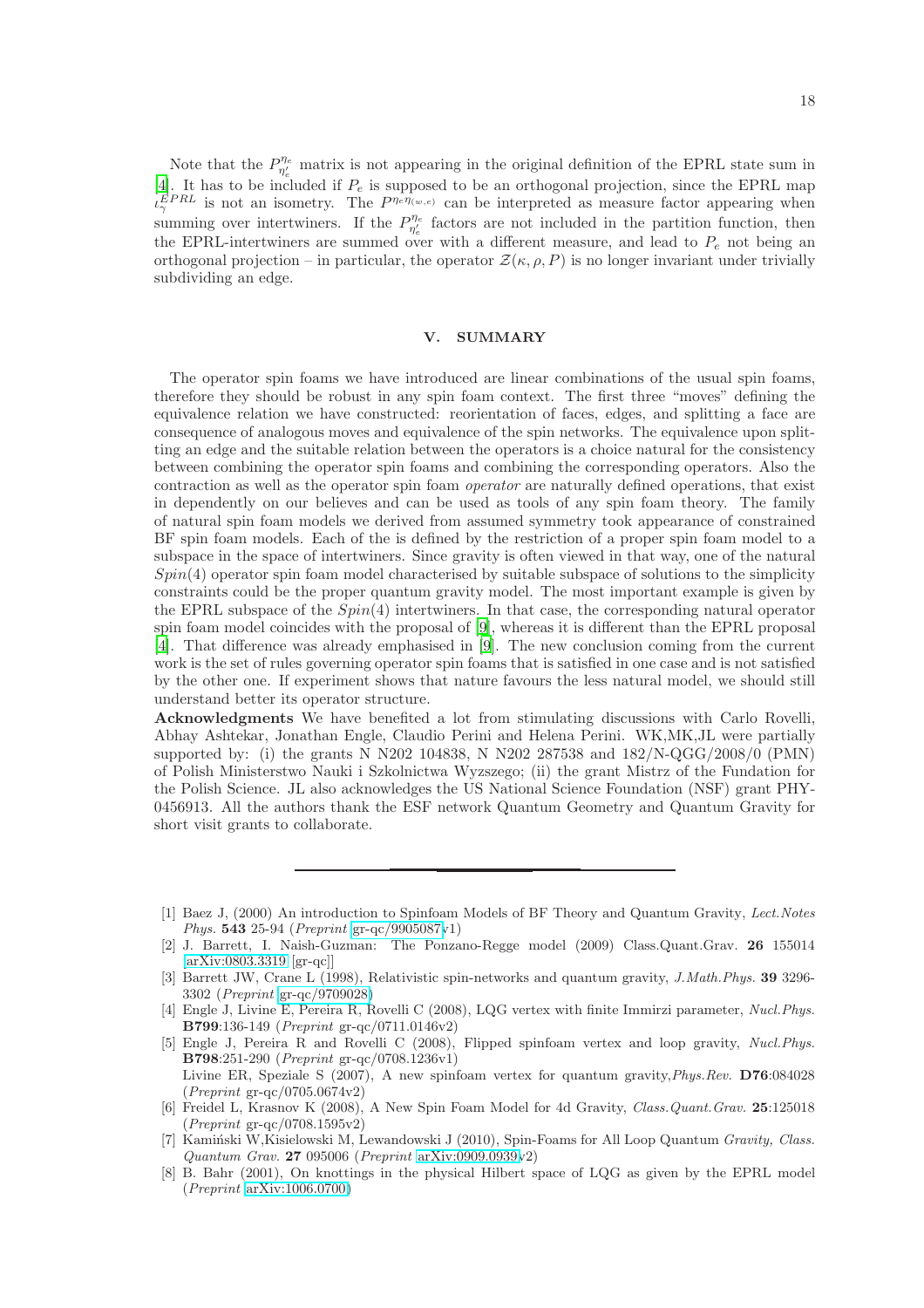- <span id="page-18-3"></span>[9] Kaminski W,Kisielowski M, Lewandowski J (2010), The EPRL intertwiners and corrected partition function, *Class. Quantum Grav.* 27 165020 (*Preprint* [arXiv:0912.0540v](http://arxiv.org/abs/0912.0540)1)
- <span id="page-18-5"></span>[10] Bianchi E, Modesto L, Rovelli C,Speziale S (2006), Graviton propagator in loop quantum gravity *Class.Quant.Grav.* 23 6989-7028 (*Preprint* [gr-qc/0604044\)](http://arxiv.org/abs/gr-qc/0604044) Alesci E, Rovelli C (2007), The complete LQG propagator I. Difficulties with the Barrett-Crane vertex, *Phys.Rev.* D76:104012, (*Preprint* gr-qc/0708.0883) Alesci E, Rovelli C (2007) The complete LQG propagator: II. Asymptotic behavior of the vertex *Phys. Rev.* D77, pp. 044024, *Preprint:* [arXiv:0711.1284](http://arxiv.org/abs/0711.1284) Alesci E, Bianchi E, Rovelli C (2008) LQG propagator: III. The new vertex *Preprint:* [arXiv:0812.5018](http://arxiv.org/abs/0812.5018) Mamone D, Rovelli C (2009) Second-order amplitudes in loop quantum gravity *Preprint:* [arXiv:0904.3730](http://arxiv.org/abs/0904.3730) Bianchi E, Magliaro E, Perini C (2009), LQG propagator from the new spin foams, Nuclear Physics B 822 pp. 245-269, (*Preprint* [arXiv:0905.4082\)](http://arxiv.org/abs/0905.4082)
- [11] Reisenberger MP (1994) World sheet formulations of gauge theories and gravity *Preprint* [gr-qc/9412035](http://arxiv.org/abs/gr-qc/9412035) Reisenberger MP, Rovelli C (1997), "Sum over Surfaces" form of Loop Quantum Gravity , *Phys.Rev.*
- D56 3490-3508 (*Preprint* [gr-qc/9612035v](http://arxiv.org/abs/gr-qc/9612035)) [12] Perez A (2003), Spinfoam models for Quantum Gravity, *Class.Quant.Grav.* 20 R43 (*Preprint* [gr-qc/0301113v](http://arxiv.org/abs/gr-qc/0301113)2)
- [13] Alesci E, Bianchi E, Magliaro E, Perini C,Asymptotics of LQG fusion coefficients, *Preprint* [arXiv:0809.3718v](http://arxiv.org/abs/0809.3718)2
- <span id="page-18-0"></span>[14] Baratin A, Flori C, Thiemann T, The Holst Spin Foam Model via Cubulations, *Preprint* grqc/0812.4055v2 Muxin Han , Thiemann T, On the Relation between Operator Constraint –, Master Constraint –, Reduced Phase Space –, and Path Integral Quantisation, *Preprint* [arXiv:0911.3428v](http://arxiv.org/abs/0911.3428)1 Engle J, Muxin Han, Thiemann T, Canonical path integral measures for Holst and Plebanski gravity. I. Reduced Phase Space Derivation, *Preprint* [arXiv:0911.3433v](http://arxiv.org/abs/0911.3433)1
- <span id="page-18-1"></span>[15] Ashtekar A, Lectures on Non-perturbative Canonical Gravity, (Notes prepared in collaboration with R.S. Tate), (World Scientific Singapore, 1991)
- [16] Thiemann T, Introduction to Modern Canonical Quantum General Relativity (Cambridge: Cambridge University Press)
- [17] Rovelli C 2004, Quantum Gravity, (Cambridge: Cambridge University Press)
- [18] Ashtekar A and Lewandowski J 2004, Background independent quantum gravity: A status report,. *Class. Quant. Grav.* 21 R53, (*Preprint* [gr-qc/0404018\)](http://arxiv.org/abs/gr-qc/0404018)
- <span id="page-18-2"></span>[19] Muxin Han, Weiming Huang, Yongge Ma, Fundamental Structure of Loop Quantum Gravity, *Int.J.Mod.Phys.* D16:1397-1474,2007 (*Preprint* [arXiv:gr-qc/0509064\)](http://arxiv.org/abs/gr-qc/0509064)
- <span id="page-18-4"></span>[20] R. Oeckl, H. Pfeiffer: The dual of pure non-Abelian lattic gauge theory as a spin foam model (2001) Nucl.Phys.B 598 400-426 [\[arXiv:hep-th/0008095\]](http://arxiv.org/abs/hep-th/0008095)
- <span id="page-18-6"></span>[21] J. Barrett, L. Crane: A Lorentzian Signature Model for Quantum General Relativity (2000) Class.Quant.Grav. 17 3101-3118 [\[gr-qc/9904025\]](http://arxiv.org/abs/gr-qc/9904025)
- <span id="page-18-7"></span>[22] J. Barett, R. Dowdall, W. Fairbairn, H. Gomez, F. Hellmann: Asymptotic analysis of the EPRL four-simplex amplitude (2009) J.Math.Phys. 50 112504 [\[arXiv:0902.1170](http://arxiv.org/abs/0902.1170) [gr-qc]]